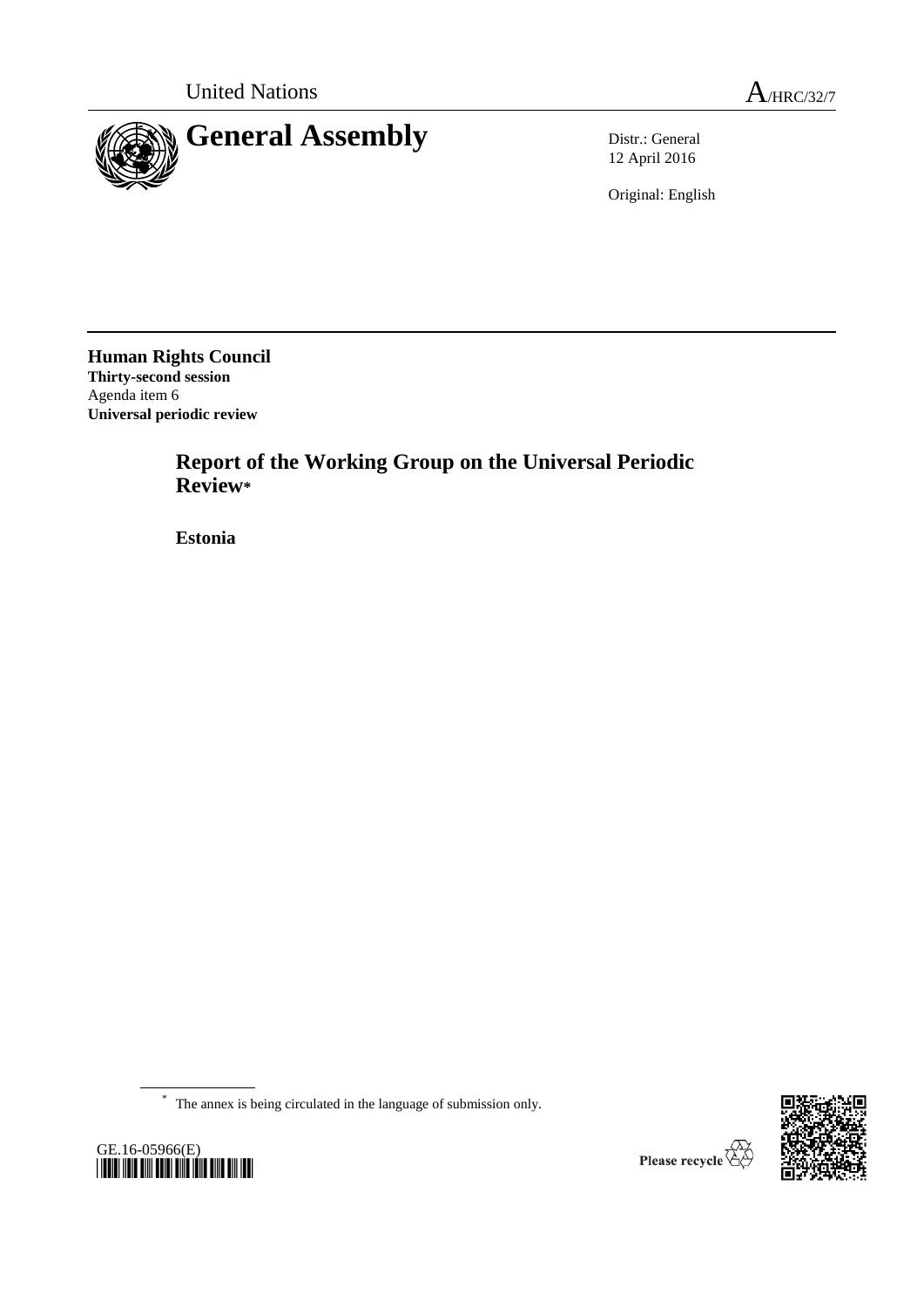# Contents

|       |           | Page |
|-------|-----------|------|
|       |           | 3    |
|       |           | 3    |
|       | A.        | 3    |
|       | <b>B.</b> |      |
| Π.    |           | 15   |
| Annex |           |      |
|       |           |      |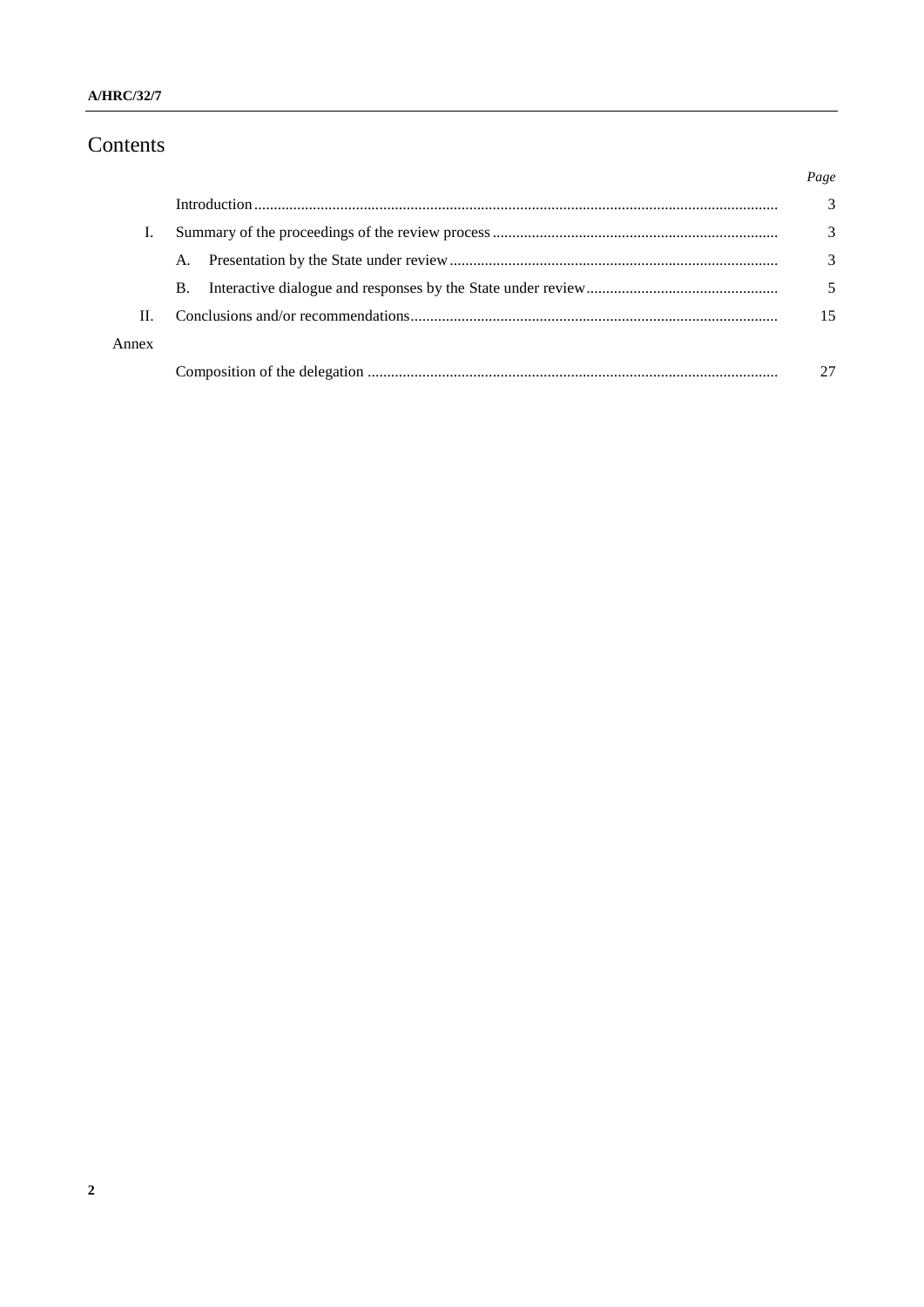# **Introduction**

1. The Working Group on the Universal Periodic Review, established in accordance with Human Rights Council resolution 5/1, held its twenty-fourth session from 18 to 29 January 2016. The review of Estonia was held at the 4th meeting on 19 January 2016. The delegation of Estonia was headed by the Minister of Foreign Affairs, Marina Kaljurand. At its 10th meeting held on 22 January 2016, the Working Group adopted the report on Estonia.

2. On 12 January 2016, the Human Rights Council selected the following group of rapporteurs (troika) to facilitate the review of Estonia: Burundi, Qatar and United Kingdom of Great Britain and Northern Ireland.

3. In accordance with paragraph 15 of the annex to Human Rights Council resolution 5/1 and paragraph 5 of the annex to Council resolution 16/21, the following documents were issued for the review of Estonia:

(a) A national report submitted/written presentation made in accordance with paragraph 15 (a) (A/HRC/WG.6/24/EST/1);

(b) A compilation prepared by the Office of the United Nations High Commissioner for Human Rights (OHCHR) in accordance with paragraph 15 (b) (A/HRC/WG.6/24/EST/2);

(c) A summary prepared by OHCHR in accordance with paragraph 15 (c) (A/HRC/WG.6/24/EST/3).

4. A list of questions prepared in advance by Belgium, the Czech Republic, Germany, Mexico, the Netherlands, Norway, Spain, Sweden and the United Kingdom was transmitted to Estonia through the troika. These questions are available on the extranet of the universal periodic review.

### **I. Summary of the proceedings of the review process**

#### **A. Presentation by the State under review**

5. The delegation stated that the expansion of the space for human rights, democracy, rule of law and advancement of international law remained one of the priorities of the country's foreign policy. Estonia was a party to the core international human rights conventions and the majority of regional human rights treaties, and regularly submitted its reports on their implementation.

6. Estonia remained committed to protecting and promoting human rights and fundamental freedoms at the national and international level. It had issued a standing invitation to the special procedure mandate holders of the Human Rights Council to visit the country. Estonia would continue paying special attention to ensure the involvement and participation of civil society in the work of the Council.

7. The delegation reported on the active participation of Estonia in the work of the Human Rights Council during its membership of 2013–2015. The rights of women and children, consideration of the gender perspective in conflict situations, the fight against impunity, protection of the rights of indigenous peoples, freedom of expression, including on the Internet, and non-discrimination against lesbian, gay, bisexual, transgender and intersex persons were the focus of the work of Estonia during its membership of the Council.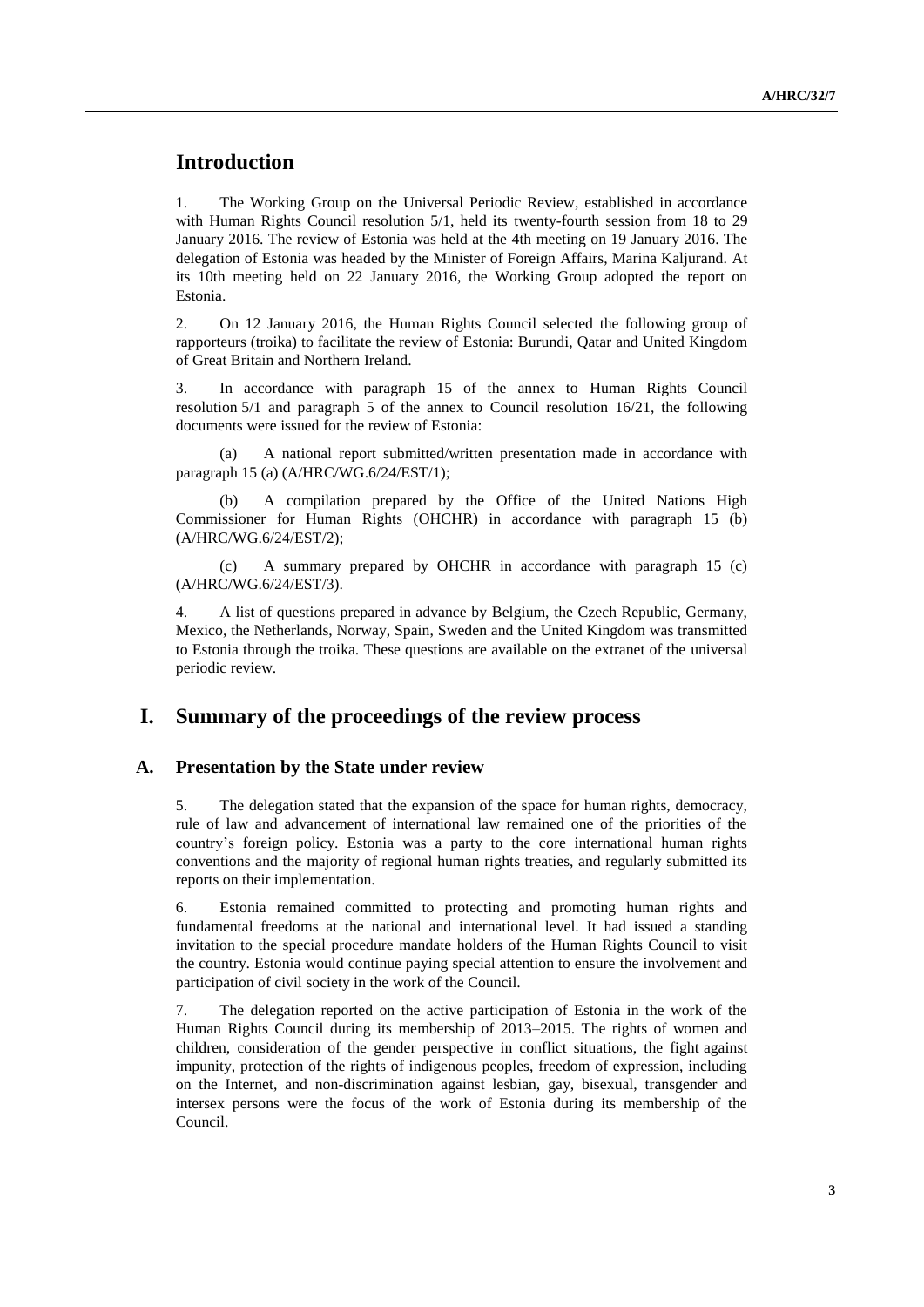8. Estonia considered the universal periodic review as an effective tool to promote human rights and to exchange best practices. Since its first review in 2011, Estonia had undertaken a coordinated effort to implement the recommendations and voluntary commitments. Estonia had implemented an overwhelming majority of the accepted recommendations, and a few of them remained in the process of implementation.

9. During the reporting period, Estonia engaged in continual cooperation with human rights bodies of the United Nations. It received several visits of the special rapporteurs of the Human Rights Council and submitted periodic reports to the Committee on the Elimination of Racial Discrimination, the Committee on the Elimination of Discrimination against Women, the Committee on the Rights of the Child, the Committee against Torture and the Committee on the Rights of Persons with Disabilities, as well as its common core document in 2015. In addition, the Government maintained continuing dialogue and consultations with representatives of civil society on human rights issues.

10. The delegation expressed its gratitude to all States that had submitted advance questions. It continued its statement in order to provide a response to those questions. The protection of the rights of persons belonging to national minorities remained a priority of the Government. The Estonian population comprised over 190 nationalities, and minorities constituted approximately 31 percent of the population. Estonia had been implementing its national integration programmes since 2000. The new programme for the period 2014-2020, which had been developed by taking into account new developments in society, assessments of regular monitoring and the opinions of representatives of national minorities and experts had set three main objectives, including the provision of continuing support to long-term residents belonging to national minorities to integrate them into society. The Ministry of Culture, along with several other ministries, had been responsible for the realization of the national integration policy, encompassing different areas of life. The integration monitoring survey carried out in 2014 and 2015 indicated positive results of the integration efforts.

11. The delegation reported on the launch of a new Russian-language public television channel, targeting a Russian-speaking audience and aimed at providing objective information on daily life in Estonia and helping with the integration of the Russian-speaking population in the society. Furthermore, the provision of free courses on the Estonian language was envisaged in the integration strategy to enhance the command of the state language among minorities.

12. One of the priorities of the Government was to reduce the number of persons with undetermined citizenship. The amendments to the Citizenship Act were aimed at simplifying naturalization requirements and targeted especially the children of parents with undetermined citizenship, beneficiaries of international protection and older persons. The number of persons with undetermined citizenship had decreased due to the continual efforts of the Government.

13. Estonia complied with European Union legislation related to the regulations and requirements concerning determination of refugee status, as well as the provision of legal guarantees for them. In that respect, the 2016 legal amendments would further incorporate European Union legislation.

14. Estonia took steps to improve the living conditions of asylum seekers. In 2014, an accommodation centre for asylum seekers had been moved to a new location, which was closer to public services, including education institutions, the labour market and health-care services, than the previous one. Estonia took measures to ensure that the children of newly arrived migrants, refugees or asylum seekers received adequate education. The Estonian language immersion programme had proven effective; the children of refugees who had started school in autumn 2015 already had a good command of Estonian.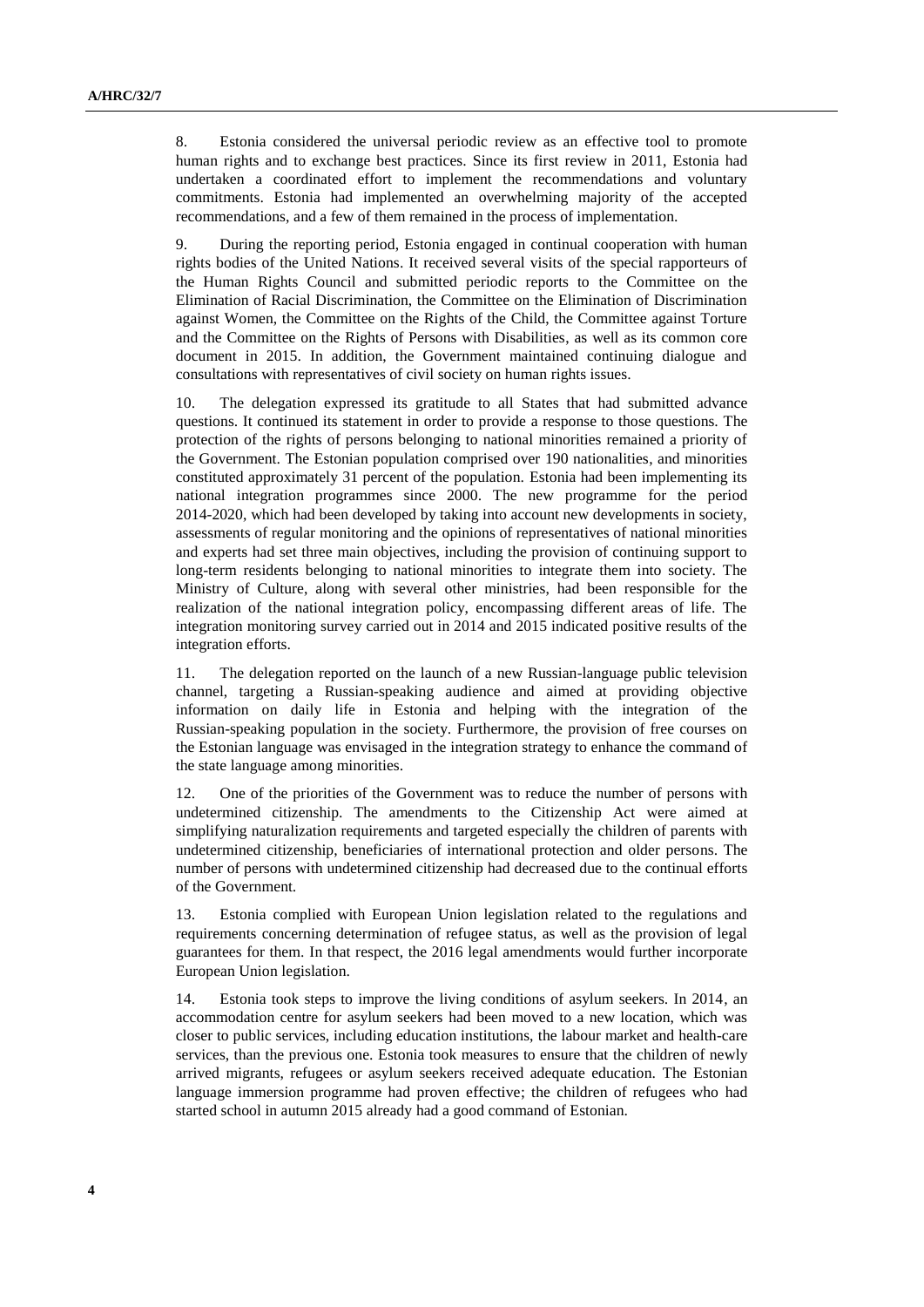15. Estonia took steps to promote tolerance and cultural diversity. Incitement to hatred, violence or discrimination was criminalized. Further improvement of the Criminal Code was envisaged. Additionally, Estonia had been continually tackling those issues through education. The general education programme for the period 2016–2019 included specific activities on human rights. Estonia had also joined the "No hate speech" initiative of the Council of Europe.

16. The delegation expressed the commitment of Estonia to promoting gender equality. The empowerment of women and their equal rights remained one of the priorities of development cooperation of Estonia. The Government had adopted the second action plan for the period 2015-2019 on the implementation of Security Council resolution 1325 (2000) on women, peace and security to improve the situation of women in conflict areas.

17. Estonia was in the process of preparing its first action plan on equality policies, including gender equality, for the period 2016–2023 in order to promote the equal participation of women in decision-making at all levels. A set of activities in various areas was envisaged to reduce the pay gap. The Government had taken special measures to address gender stereotypes as a root cause of gender inequality in general, and the gender pay gap in particular. For example, in 2013 an awareness-raising campaign had been carried out to tackle gender stereotypes. The Gender Equality Act provided legal guarantees for equal treatment of men and women in vocational education and professional training opportunities. The Government paid special attention to ensuring equal employment opportunities for men and women in institutions of higher education. The mandate of the labour inspectorate was broadened to include scrutinizing the implementation of the legal requirement of equal pay.

18. Combating domestic violence, violence against women and trafficking in persons remained a priority. Thus, the Government continued to implement, inter alia, awareness-raising campaigns and provide training and seminars for the police, prosecutors and judges.

19. The Registered Partnership Act, which had entered into force in January 2016, legalized same-sex partnership. The adoption of relevant acts for its implementation was planned for 2016.

20. The Ombudsman for Children had been established in 2011, and its duties were assigned to the Chancellor of Justice. Estonia had initiated a process of establishing an independent monitoring mechanism to implement the provisions of the Convention on the Rights of Persons with Disabilities, right after becoming a party to the Convention. Estonia had taken measures to reform the social welfare framework for persons with disabilities and other vulnerable groups.

21. The establishment of a national human rights institution remained under consideration by the Government. No new institution might be established, given several objective factors. The Chancellor of Justice, which was an independent institution with a mandate to receive complains and oversee the application of international human rights norms in Estonia, had been covering most of the functions of such an institution in compliance with the principles relating to the status of national institutions for the promotion and protection of human rights (the "Paris Principles").

### **B. Interactive dialogue and responses by the State under review**

22. During the interactive dialogue, 73 delegations made statements. Recommendations made during the dialogue are to be found in section II of the present report.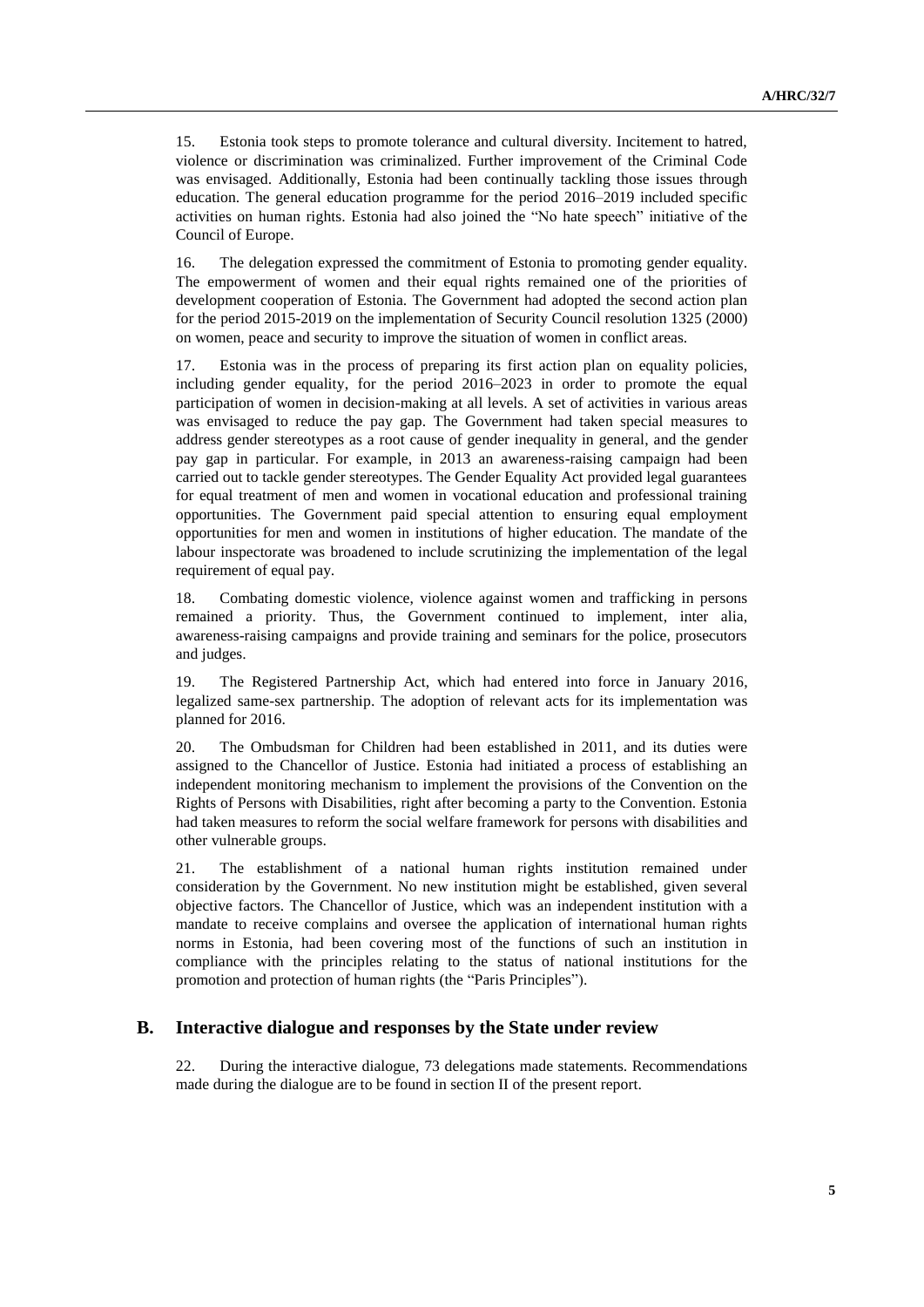23. The Dominican Republic noted the efforts of Estonia to adhere to the Convention on the Rights of Persons with Disabilities and promote the rights of women and gender equality, in particular an action plan on reducing the pay gap. It highlighted efforts to improve prison conditions and made recommendations.

24. Ecuador underscored the creation of institutions such as the Ombudsman for Children and the Gender Equality Council. Equal treatment of minorities remained a challenge. Ecuador expressed concern over the situation of persons with "undetermined citizenship". It made recommendations.

25. Egypt commended the ratification of the Convention on the Rights of Persons with Disabilities and the Optional Protocol to the Convention on the Rights of the Child on the involvement of children in armed conflict, the creation of the Ombudsman for Children and efforts to combat trafficking in human beings. Egypt expressed concern about xenophobic and racist discourse in media and politics, the situation of Roma and racially motivated hate crimes, including against asylum seekers in Vao village. It made recommendations.

26. Finland noted with appreciation steps taken by Estonia to ensure the rights of children and welcomed a national strategy for Roma integration. It encouraged Estonia to adopt legislative measures and policies to provide protection against discrimination based on sexual orientation and gender identity. Finland made recommendations.

27. Morocco noted the legislative reforms regarding the rights to social security and adequate standards of living, and progress made in combating trafficking in persons. It noted with appreciation the endeavours of Estonia to protect the rights of children and measures taken to promote gender equality in education. Morocco made recommendations.

28. Georgia commended Estonia for becoming a party to several international conventions, its efforts in ensuring gender equality, the creation of the Ombudsman for Children and adoption of a child protection act. It encouraged Estonia to continue the practice of submitting midterm reports on the follow-up to the review. Georgia made recommendations.

29. Germany welcomed several steps taken to implement reforms to which Estonia had committed itself under the universal periodic review of 2011, while noting that some challenges remained. It made recommendations.

30. Ghana noted with appreciation steps taken by Estonia to establish a national human rights institute in accordance with the Paris Principles. It made recommendations.

31. Hungary welcomed the amendment to the Penal Code that included the definition of torture used in the Convention against Torture and Other Cruel, Inhuman or Degrading Treatment or Punishment. It asked Estonia about further measures foreseen to effectively prevent trafficking in human beings. Hungary made recommendations.

32. Iceland commended Estonia for its efforts to better integrate ethnic and linguistic minorities. It encouraged the Government to accelerate its efforts to ensure a coherent framework for protection of persons belonging to the Russian-speaking linguistic minority. Iceland made recommendations.

33. Indonesia commended Estonia for the establishment of the Ombudsman for Children and the Gender Equality and Equal Treatment Commissioner, and for improvements to legislation in various fields, including education and trafficking in human beings. Indonesia made recommendations.

34. The Islamic Republic of Iran called on the Government to prepare a national strategy for the implementation of the Convention on the Rights of Persons with Disabilities. It expressed concern regarding discrimination against ethnic and religious minorities, and detainees. The Islamic Republic of Iran made recommendations.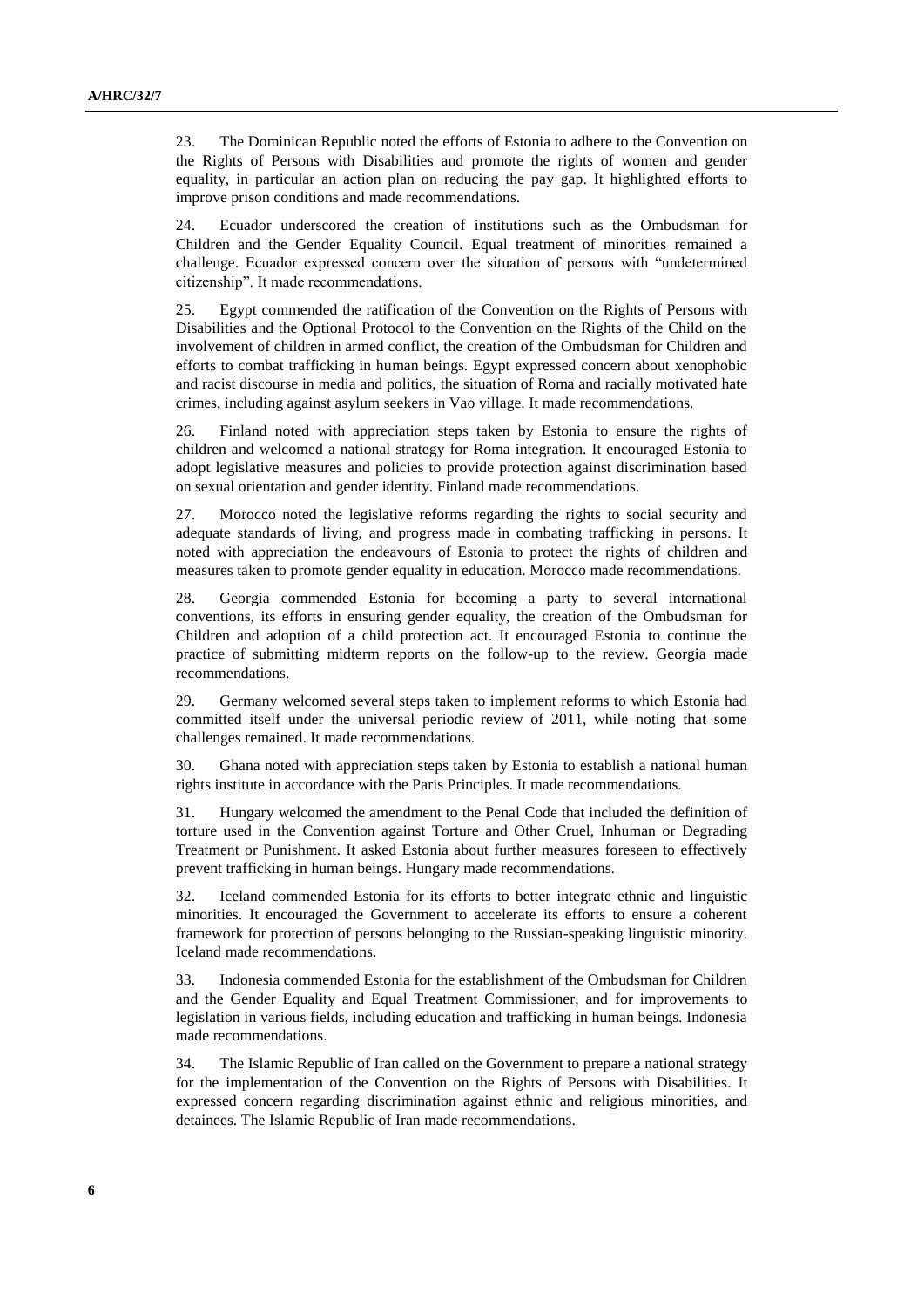35. Iraq acknowledged the accession of Estonia to various international human rights instruments and the important role that Estonia played during its membership of the Human Rights Council. Iraq made recommendations.

36. Ireland urged Estonia to implement fully the Registered Partnership Act and to consider ratifying the Optional Protocol to the Convention on the Elimination of All Forms of Discrimination against Women. It welcomed amendments to the Citizenship Act easing some requirements for naturalization. However, Ireland shared the concern of the Committee on Economic, Social and Cultural Rights regarding language barriers facing the Russian-speaking minority. It made recommendations.

37. Italy welcomed the creation of the Ombudsman for Children, the Gender Equality Council and an independent monitoring mechanism of the Committee on the Rights of Persons with Disabilities. Italy found the introduction of "I-voting" a very interesting tool to ensure the realization of rights not only offline but also online. Italy made recommendations.

38. Latvia noted positively the active involvement of Estonia in the work of the Human Rights Council. As a strong advocate of the universal ratification of the Rome Statute of the International Criminal Court, Latvia welcomed the leadership of Estonia in raising awareness of that issue in the Council. It made recommendations.

39. Libya noted positive developments since the first review of Estonia, including the standing invitation to the special procedure mandate holders of the Council and the adoption of the 2014 strategy on integration and social cohesion aimed at the effective participation of minority groups in society. Libya made recommendations.

40. Lithuania commended Estonia for the establishment of the Ombudsman for Children and the Gender Equality Council, the adoption of the Child Protection Act and the signing of the Council of Europe Convention on Preventing and Combating Violence against Women and Domestic Violence. Lithuania made recommendations.

41. China noted the ratification of the Convention on the Rights of Persons with Disabilities and other instruments, the development of an action plan to prevent violence, the adoption of a law on the protection of children and the strengthening of efforts to combat trafficking in human beings. China made recommendations.

42. Mexico welcomed the establishment of the Ombudsman for Children and the Gender Equality Council. It commended Estonia for efforts to ensure the implementation of the Convention on the Rights of Persons with Disabilities. Mexico made recommendations.

43. Montenegro welcomed the adoption of the Registered Partnership Act and the new Child Protection Act. It noted that Estonia had approved an action plan to reduce the gender pay gap and asked the delegation to elaborate more on the results achieved. Montenegro made recommendations.

44. France commended the adoption of the Registered Partnership Act, which was a step forward in ensuring the rights of lesbian, gay, bisexual and transgender persons.

45. Namibia congratulated Estonia on the establishment of the Ombudsman for Children and the Gender Equality Council. It noted the welfare development plan for the period 2016–2023. Namibia encouraged Estonia to continue taking measures to implement an action plan to reduce the gender pay gap. It made recommendations.

46. The Netherlands commended Estonia for adopting the Registered Partnership Act, which granted legal protection to families regardless of their composition. It also noted the active role played by Estonia in the field of freedom of the media and the Internet. The Netherlands made recommendations.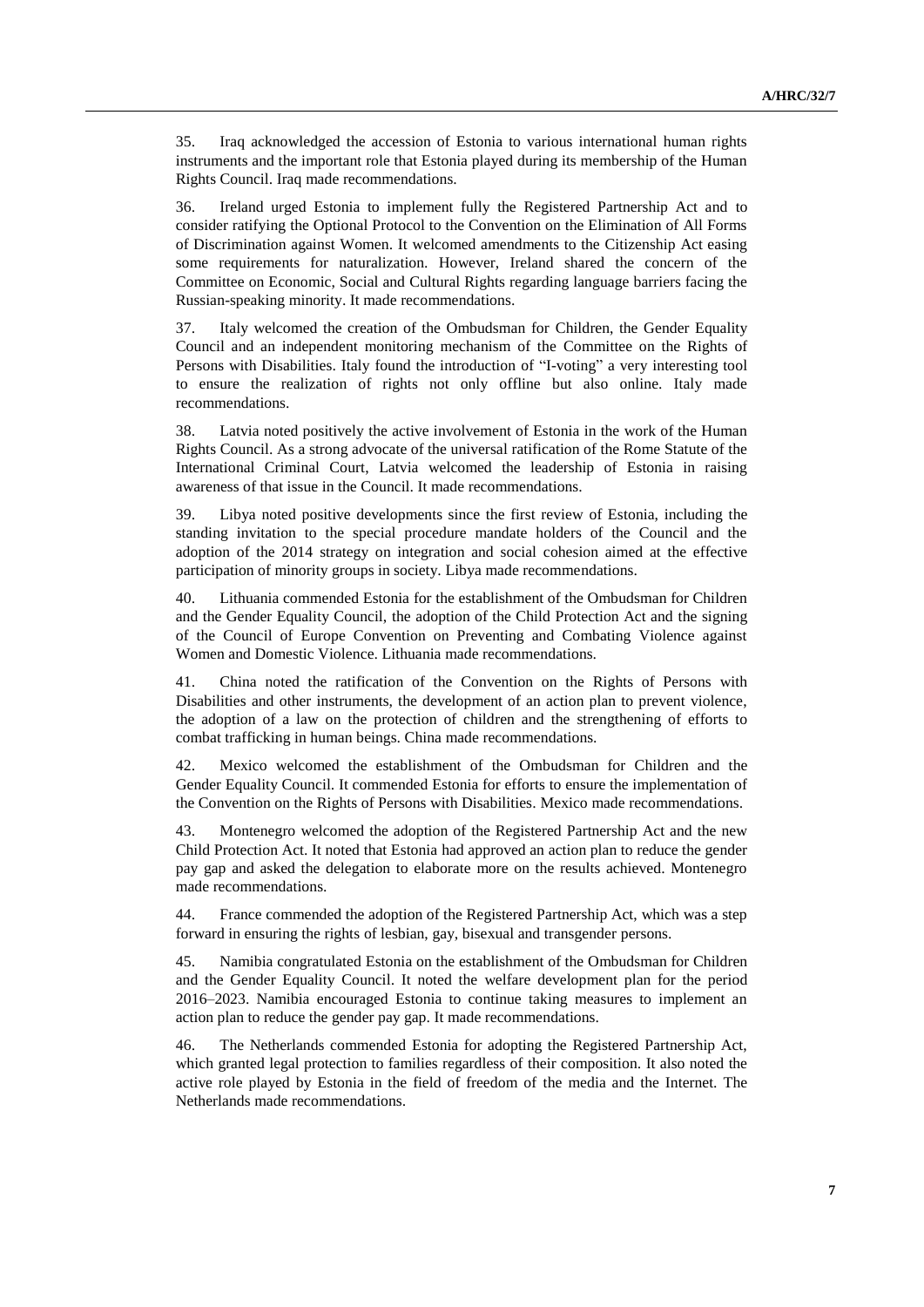47. The delegation stated that Estonia had been facing challenges related to an influx of migrants. In that context, the Government continued its efforts to tackle racism and xenophobia in society. Some public figures, including the President and the Chancellor of Justice, had taken a strong stance in the public discussion against hate speech and other forms of expression of racism and xenophobia. Due to public discussions, as well as the judgment of the European Court of Human Rights in *Delfi v. Estonia*, the acknowledgement by the media of its role and responsibilities in addressing the issue had been strengthened.

48. The Minister of Justice had held discussions and consultations with law enforcement authorities to address hate-motivated offences effectively. The Government worked constantly to improve the education system in order to tackle the manifestations of racism and xenophobia and build a human rights culture in the society.

49. Furthermore, the fight against racism and xenophobia and the integration of migrants remained at the centre of several policies, programmes and action plans. A special programme on migrants envisaged the provision of support to migrants to settle in the country. The new strategy on integration and social cohesion, entitled "Integrating Estonia 2020", addressed integration as a complex process, with an emphasis on preservation of ethnic identity and the cultures of minority groups and guarantees for their equal opportunity to participate in public life.

50. Incitement to hatred, violence or discrimination on various grounds was prohibited and punishable by law. The Minister of Justice had been drafting legal amendments to further improve the legislation on hate and racist crimes, including by incorporating racist and hate motives as aggravating circumstances. The 2015 amendments to the Criminal Code already envisaged punishment for organizations encouraging racial discrimination or violence.

51. In response to questions on prison conditions, the delegation reported that the living conditions of detainees had gradually improved owing to newly built or renovated detention facilities. The minimum requirement for living space was met at the new prisons of Viru and Tartu. The building of new premises of the Tallinn prison and detention centre had commenced. None of the old type of prison would remain by 2019, and thus all prisons would have been modernized to meet living condition standards.

52. Legal amendments prohibited overcrowding in prisons and stipulated the maximum number of prisoners each prison was permitted to accommodate. Several offences had been decriminalized and conditions for release on parole and probation had been made more flexible in 2015. Thus, the prison population was slowly decreasing due to targeted measures taken by the Government. Furthermore, the Government was carrying out a reform of the juvenile justice system to reduce the number of minors in the criminal justice system, which was already small, and ensure juveniles access to education.

53. The 2012 amendments to the Criminal Code had criminalized all elements of the specific crime of human trafficking in accordance with international law. In 2013, the Act on Victims Support had been supplemented with new provisions concerning victims of human trafficking and child victims of sexual abuse. The 2015 amendments to the Criminal Code stipulated more severe punishment for cases of domestic violence than those involving other form of violence. In 2015, Estonia had ratified the Council of Europe Convention on Action against Trafficking in Human Beings. In 2014, it had signed the Council of Europe Convention on Preventing and Combating Violence against Women and Domestic Violence.

54. Domestic violence, violence against women and trafficking in human beings remained a priority issue of the Government. A strategy for preventing violence for the period 2015-2020 put an emphasis on raising public awareness about those issues. Several training sessions and workshops for various sectors of society and professional groups,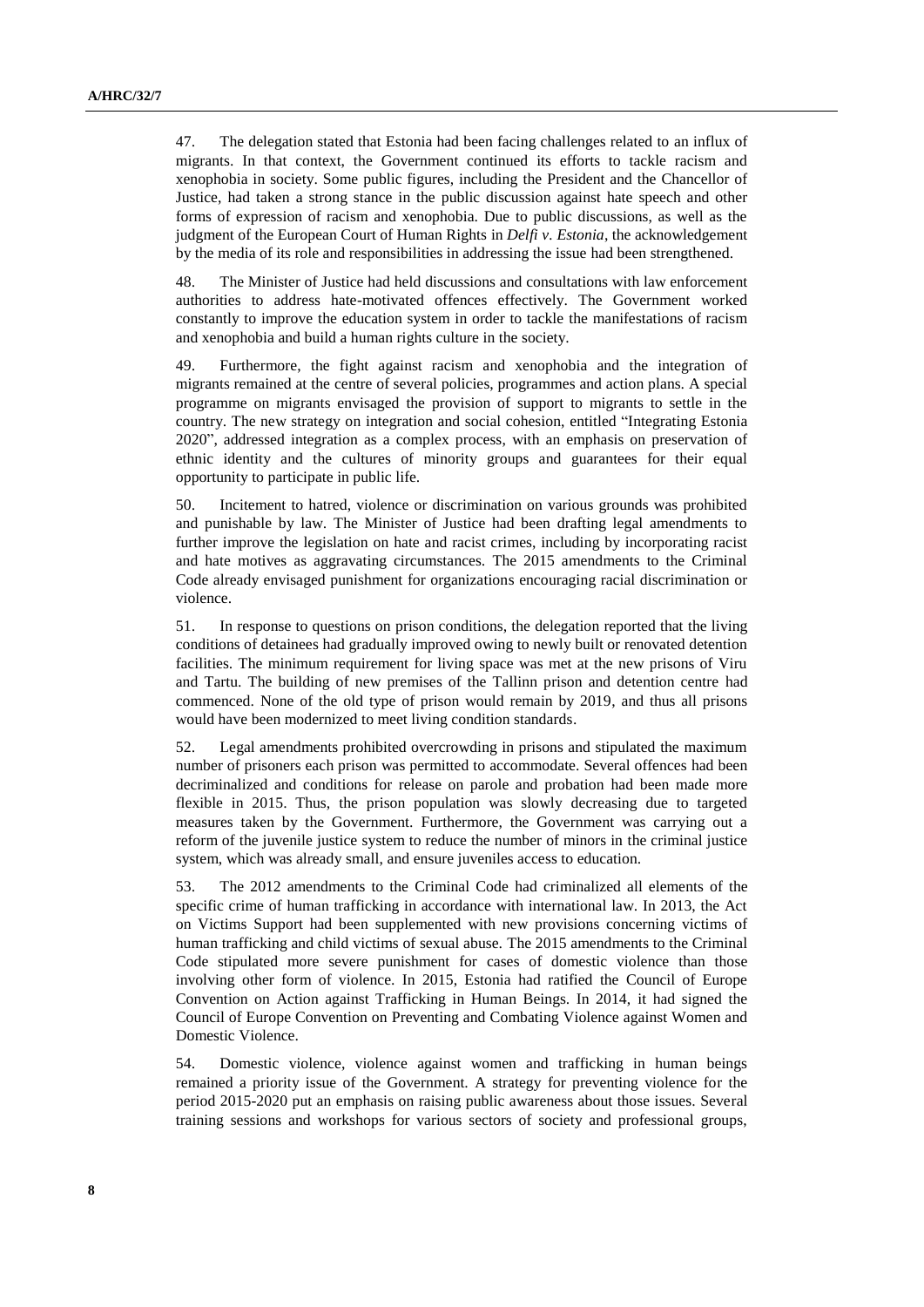including law enforcement agencies and judges, had been organized. By utilizing new communication and information technology, various projects had been carried out to combat trafficking in human beings.

55. Women victims of violence had been provided with State-funded shelters, covering the entire territory of Estonia and providing psychological, social and legal counselling.

56. The new development goals of Estonia were aimed at advancing the welfare and quality of life of children and their families. Among other measures, Estonia afforded generous parental benefits for the first 18 months of parental leave. However, that opportunity had mostly been used by women. Men comprised less than 10 per cent of parents who had applied for the parental leave, indicating that societal attitudes towards traditional gender roles prevailed. Nevertheless, the Government had and would continue to take measures to promote gender equality.

57. The new Child Protection Act had introduced a major reform in child protection by putting the interests of the child even further in the forefront and positioning the child as an equal member of society. The delegation reaffirmed the commitment of Estonia to ending corporal punishment and promoting positive parenting methods of child upbringing.

58. Estonia submitted its initial report to the Committee on the Rights of Persons with Disabilities in 2015. The Gender Equality and Equal Treatment Commissioner would be officially designated to fulfil the duties of the independent monitoring mechanism under the Convention. The Government had been working to ensure equal access by persons with disabilities to the labour market and the provision of community-based social services to promote independent living among persons with disabilities. The 2016 Social Welfare Act would also assist in that work.

59. Nicaragua emphasized the progress achieved by Estonia in the areas of social equality, the rights of women and labour rights. It welcomed the adoption of the strategy on integration and social cohesion. Nicaragua made recommendations.

60. Norway noted the remaining challenges in relation to non-Estonian residents, especially with regard to their socioeconomic conditions. It noted with appreciation improvements in the availability of Russian-language broadcasting, amendments to the Citizenship Act that addressed some of the problems of persons without citizenship, and the adoption of the Registered Partnership Act. Norway made recommendations.

61. Oman stated that it had closely reviewed the national report of Estonia. It made recommendations.

62. Pakistan commended Estonia for its legislation strengthening the protection of human rights and its ratification of international human rights instruments. Pakistan appreciated the special care development plan, the social integration strategy, inclusive education and the Roma integration strategy. It made recommendations.

63. Panama commended the measures adopted by Estonia to combat all forms of discrimination, trafficking in persons and violence against women. It was alarmed over growing attacks and racist and xenophobic incidents directed at specific groups of the population. Panama made recommendations.

64. The Philippines noted with appreciation the ratification of several international and regional human rights treaties, including the Convention on the Rights of Persons with Disabilities and its Optional Protocol. It welcomed the abolition of the death penalty and acknowledged policies and programmes of Estonia to combat trafficking in persons. The Philippines made recommendations.

65. Poland acknowledged the efforts of Estonia to comply with the recommendations accepted during the first review. Poland particularly appreciated the measures taken to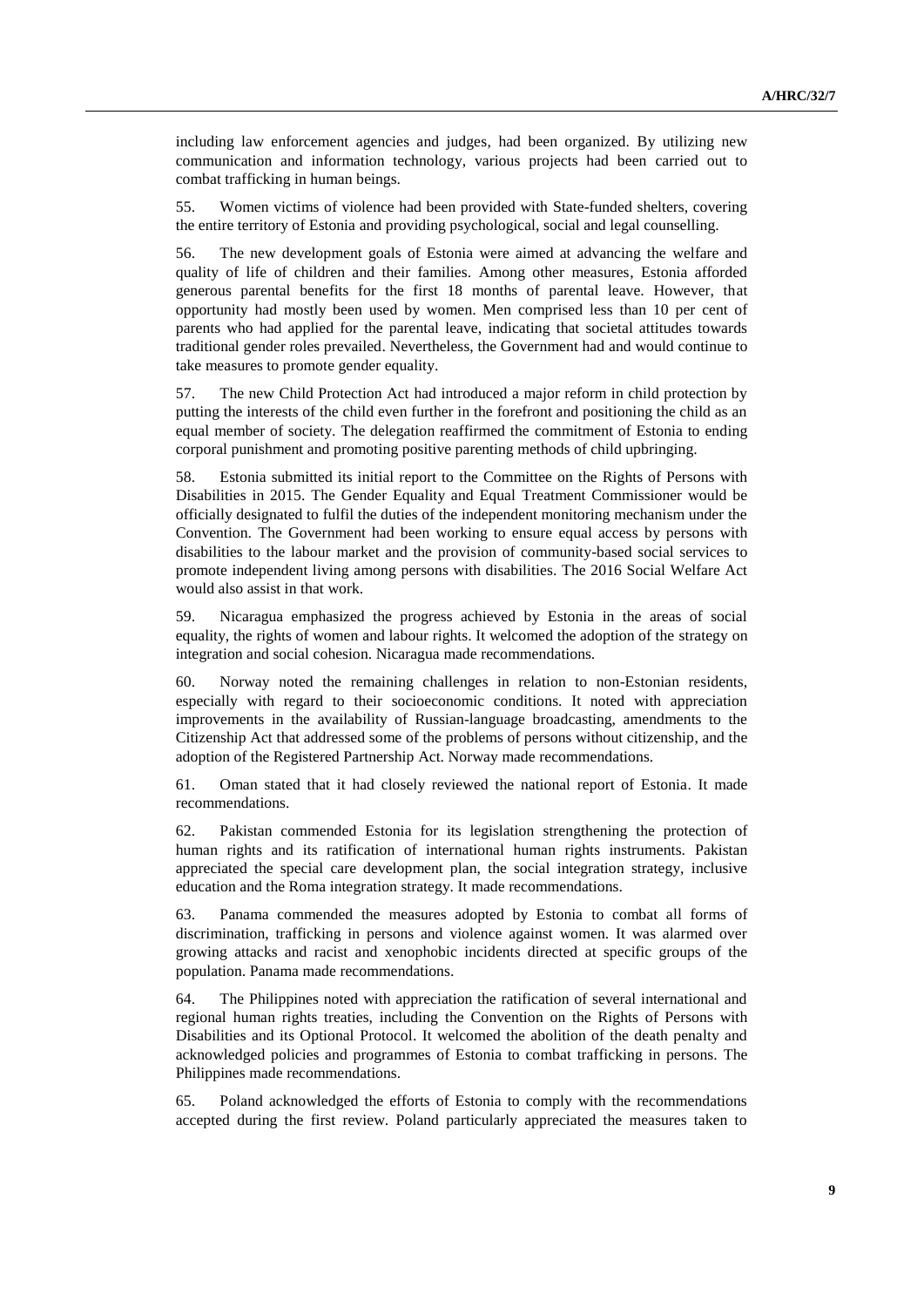develop the institutional and legal framework for the protection of national minorities. Poland made recommendations.

66. Portugal welcomed the fact that, since its first review, Estonia had become party to the Convention on the Rights of Persons with Disabilities and its Optional Protocol. Portugal commended that Estonia consider establishing a national institution for the protection of human rights. Portugal made recommendations.

67. The Republic of Korea welcomed the ratification of the Convention on the Rights of Persons with Disabilities, the establishment of the position of the Ombudsman for Children and the Gender Equality Council and the enactment of a new Child Protection Act in 2014. It made recommendations.

68. The Republic of Moldova noted the achievements of Estonia in ensuring freedom of expression, equality and the rights of women, children and minorities. It welcomed the amendments to the Criminal Code to bring the definition of torture into compliance with the Convention against Torture and encouraged Estonia to make declarations under articles 21 and 22 of that convention. The Republic of Moldova made a recommendation.

69. Romania welcomed the policy of trying to achieve the right balance in guaranteeing the rights of members of minority groups to use their language, on one the hand, and ensuring universal knowledge of the state official language, on the other. It made recommendations.

70. The Russian Federation was concerned about systematic violations of the rights of the non-titular population to use and be educated in their language and to work, and about discrimination against non-citizens regarding their political and economic rights. It made recommendations.

71. Serbia encouraged Estonia to continue strengthening the independent human rights institutions and consult widely with civil society with regard to improving the Equal Treatment Act. It made recommendations.

72. Singapore welcomed measures to combat domestic violence and violence against women and underscored the importance of the implementation of initiatives such as paid paternity leave and an action plan to reduce the gender pay gap. Singapore made recommendations.

73. Slovakia commended Estonia for strengthening the legal and institutional framework on human rights and welcomed the adoption of acts on citizenship and child protection. It noted efforts to improve the protection of vulnerable groups and the integration of asylum seekers, and promote the quality of life of older persons. Slovakia made recommendations.

74. Slovenia commended initiatives concerning the right to participate in public and political life, the ratification of the Convention on the Rights of Persons with Disabilities and its Optional Protocol and the simplification of naturalization requirements for several categories of people. It noted that the strict language requirements for employment in the public and private sectors could put ethnic minorities at a disadvantage. Slovenia made recommendations.

75. Spain highlighted the adoption of the Registered Partnership Act and the amendments made to the Citizenship Act, which had simplified many aspects of naturalization procedures for non-citizens. Spain made recommendations.

76. Sweden welcomed efforts to decrease the number of detainees in prisons and detention centres. New and modern prisons had been constructed. However, there was still room for improvement with regard to the conditions under which prisoners were held. Sweden made a recommendation.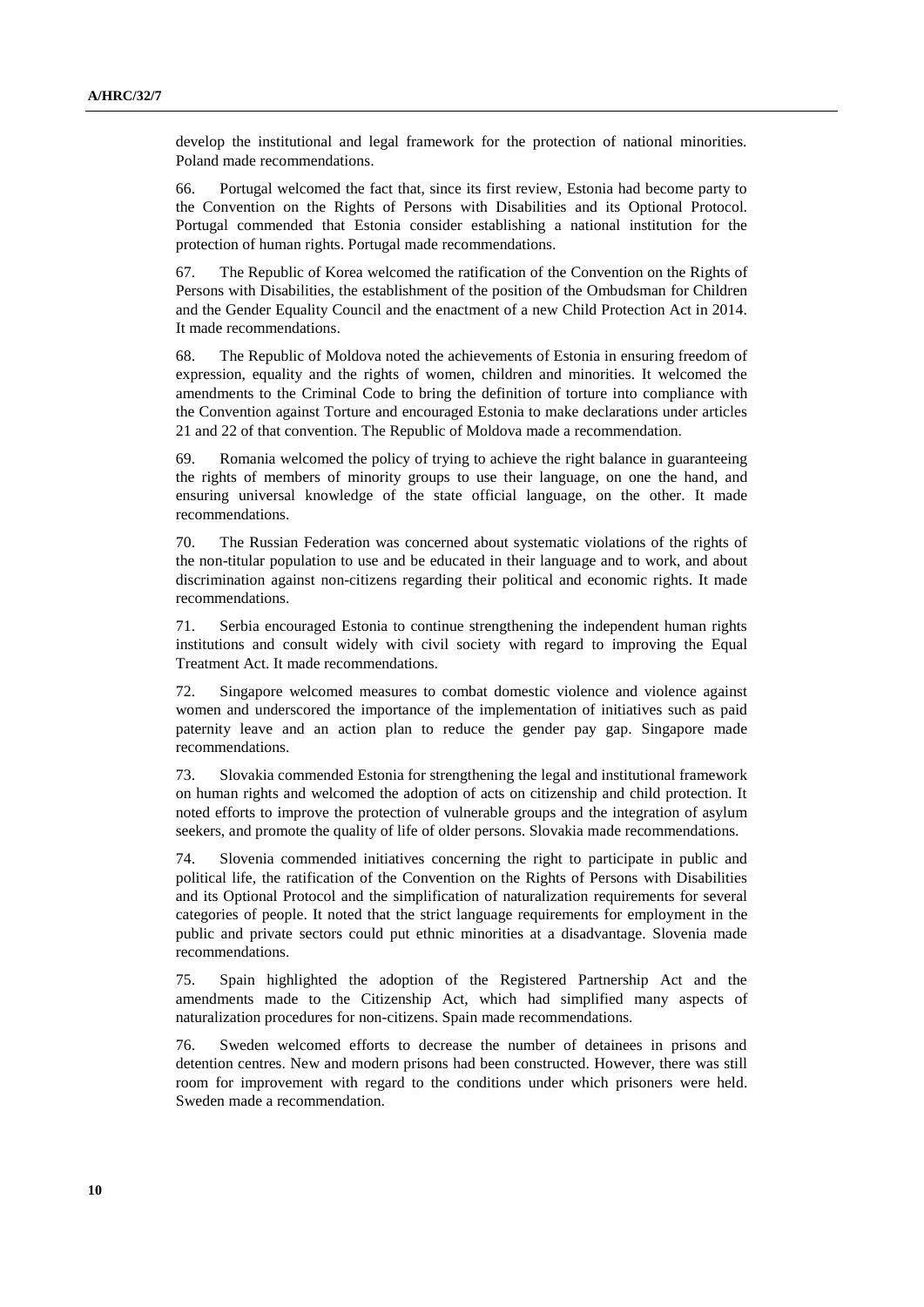77. Tajikistan welcomed efforts taken by Estonia to ensure the rights of children and older persons. It made recommendations.

78. The former Yugoslav Republic of Macedonia encouraged Estonia to intensify its efforts with regard to combating domestic violence and violence against women, including the adoption of amendments to the Penal Code to establish those acts as specific criminal offences. It requested information on the process of establishing a national human rights institution. It made a recommendation.

79. Turkey noted the amendments to the Citizenship Act that facilitated the acquisition of Estonian citizenship by stateless persons. It was concerned, however, about a growing tendency towards manifestations of racism, xenophobia and Islamophobia in Estonian society. Turkey made recommendations.

80. Ukraine commended the reform of the Penal Code, the adoption of the new strategy on integration, the ratification of the Convention on the Rights of Persons with Disabilities and its Optional Protocol, and the special care development plan. It praised the positive attitude of Estonia towards the social and cultural needs of national minorities, including the Ukrainian community. Ukraine encouraged Estonia to continue its efforts to become party to the International Convention for the Protection of All Persons from Enforced Disappearance, among others.

81. The United Arab Emirates praised the establishment of the Gender Equality Council and measures to address the gender pay gap and promote gender equality in education. It expressed concern, however, about reports of religious and racial discrimination and Islamophobia. It made recommendations.

82. The United Kingdom welcomed progress made in implementing its recommendations to Estonia during the first review, including the ratification of the Convention on the Rights of Persons with Disabilities and legal recognition of same-sex partners. It encouraged the full implementation of the strategy on integration. It made recommendations.

83. The delegation stated that the 2015 amendments to the Constitution had lowered the minimum age for voting in local elections to 16 years. The Government was considering granting prisoners the right to participate in elections.

84. The use of electronic voting systems had reached 30 per cent during the 2015 elections. The "I-voting" system had been continually monitored and improved to ensure privacy and confidentiality. The confidentiality of personal data was protected by several security measures. Legal remedies were in place in the event of a breach of confidentiality in personal data management.

85. The delegation recalled that Estonia was one of the most active advocates of cybersecurity and that Estonia had launched a number of key initiatives related thereto. Estonia utilized technological solutions to protect personal data within the state information system. Over 150 inspections had been carried out by data protection inspectors in 2015 as a part of their mandate to oversee that data protection regulations were met. Additionally, the Government had conducted an in-depth analysis of existing legislation and its implementation in practice in order to improve further the level of protection of personal data in telecommunication. Estonia envisaged introducing a more effective distinction between different approaches and situations in which retained data might be used, narrowing the scope and laying down more tailor-made provisions for different areas, including criminal proceedings and national security.

86. The Constitution entitled everyone, including prisoners, to the right to judicial review in cases of human rights violations. In that regard, several improvements had been made to the work of the judiciary. The average duration of court proceedings had been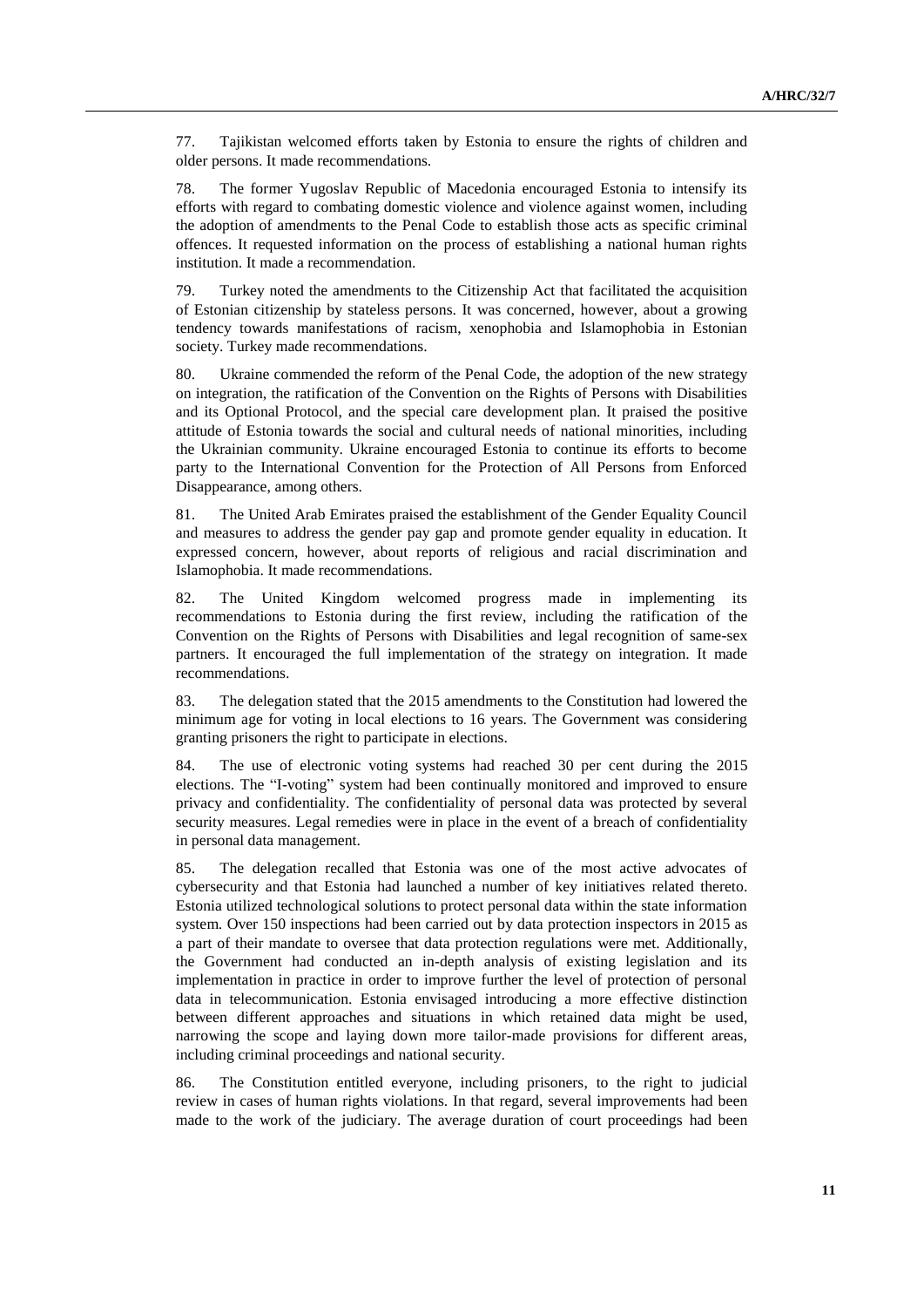reduced in the previous three years. Members of the judiciary received training on the case law of the European Court of Human Rights. The 2015 amendments to the State Liability Act stipulated the provision of compensation for lengthy criminal procedures. Estonia had started to draft legal amendments to ensure compensation for delays in civil and administrative procedures.

87. In response to questions regarding the teaching of minority languages, the delegation stated that State-funded schools provided education in different languages in addition to the state official languages. Education in Russian was available in public and private schools at all levels. According to the legislation, if there were at least 10 people of the same nationality residing in a local municipality, they were entitled to education in their mother tongue.

88. While in primary education the school chose the language of instruction, in upper secondary education at least 60 per cent of the curriculum should be completed in Estonian. The purpose of that requirement was to facilitate enhancement of knowledge of Estonian among all members of the population and to ensure access by members of minority groups to higher education and the labour market, as well as effective integration in society. The transition to 60 per cent of teaching in the education system being in Estonian had been carried out gradually between 2007 and 2014.

89. State exams and self-assessments by schools indicated that academic achievement had not been diminished as a result of that change and knowledge of Estonian had improved. Six of the fifteen highest-ranking schools were schools with education in Russian. Additionally, half of the schools using Russian had joined the language immersion programme, ensuring that students of those schools would have a good command of Estonian, Russian and English. The programme had also been proven effective for the children of migrants and refugees.

90. Estonia also provided support to adults to learn Estonian by reimbursing the cost of language courses for those who successfully passed language tests. The State provided free language courses for employees in the public sector, long-term residents and newly arrived migrants. As for the requirements for language proficiency in certain positions, the delegation emphasized that the requirements had been put in place to ensure the provision of public services and information in Estonian. The language requirement was also in accordance with the particular nature of the work. For example, the required proficiency for doctors or pharmacists was higher than for service staff.

91. The delegation confirmed that the punitive role of the Estonian language inspectorate had considerably decreased. The requirement to impose fines had been eliminated for several categories in January 2015. Insufficient command of the state language was no longer an administrative offence. Language inspectors should allow a realistic amount of time to enhance the language skills of an employee. Inspectors had demonstrated more flexibility and had often provided practical solutions in specific cases to ensure that services were provided in Estonian.

92. The new integration strategy focused on socioeconomic, educational, cultural and political integration. Integration was seen as a two-way process, influencing the society as a whole. The cultural advisory council of national minorities had been established in 2008 with the objective of presenting the interests of minority groups in decision-making. The Council promoted the cultural life and activities of national minorities and participated in implementing integration policy.

93. In 2015, the Minister of Culture had established the National Roma Integration Council, which involved different ministries and local governments, representatives of Roma organizations and experts. The aim of the Council was to encourage and facilitate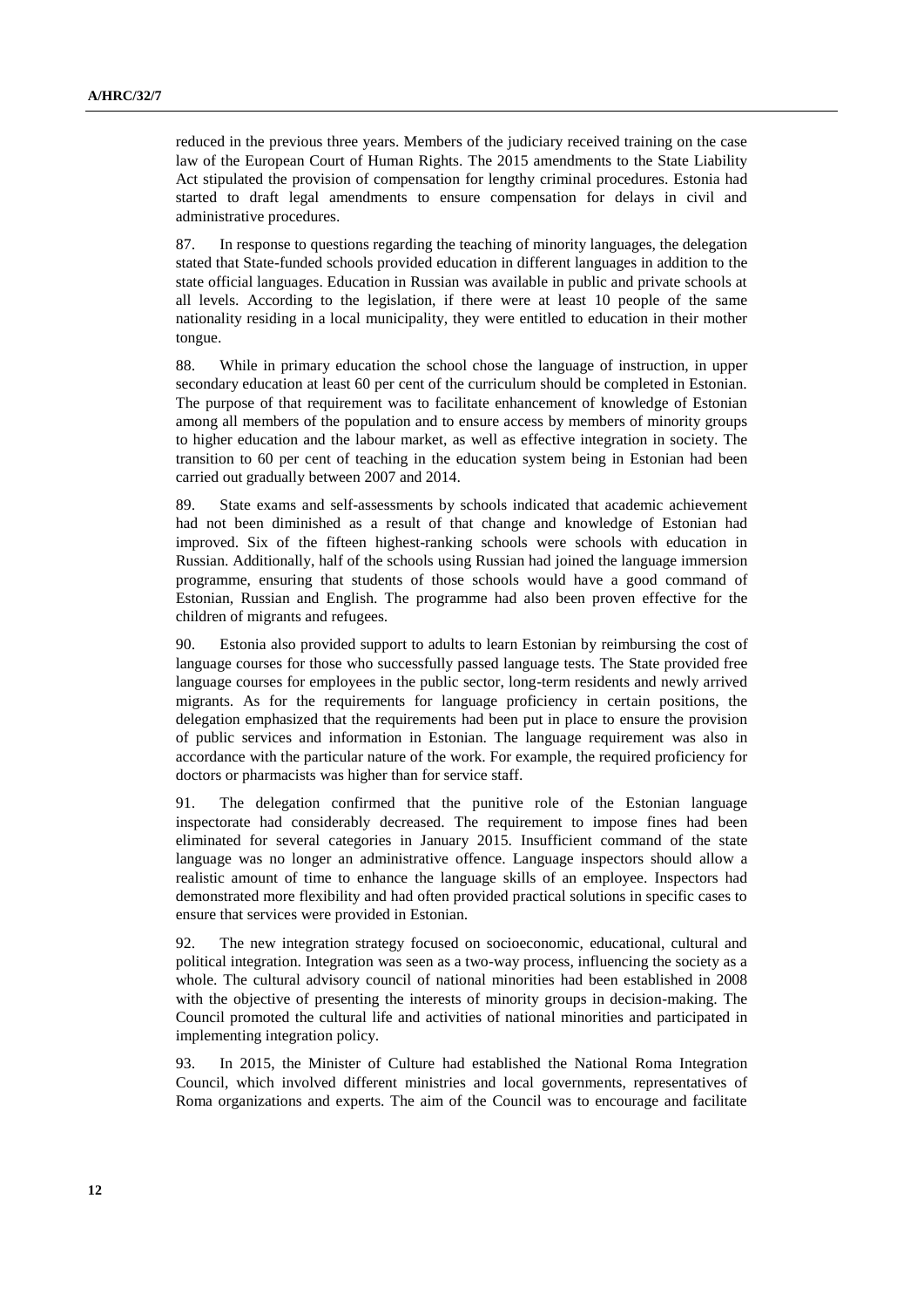dialogue, promote cooperation and provide an opportunity to hold discussions related to questions on the integration of the Roma.

94. Unemployment rates among Estonians and non-Estonians had decreased in recent years. Discrepancies in unemployment rates between Estonian and ethnic minorities had also decreased in 2015. The Government paid special attention to the development of Ida-Virumaa, where the Russian-speaking minority comprised the majority of the population. The Estonian regional development strategy and the Ida-Viru county action plan for the period 2015-2020 foresaw measures to improve living conditions, strengthen civil society and promote economic and employment opportunities.

95. The United States of America urged Estonia to take further steps to counter prejudice and discrimination against lesbian, gay, bisexual, transgender and intersex persons, migrants, asylum seekers, refugees and members of ethnic and religious minorities. It commended Estonia for its continued efforts to promote a tolerant and integrated society. The United States made recommendations.

96. Uruguay emphasized the accession by Estonia to the Convention on the Rights of Persons with Disabilities and its Optional Protocol, and the Optional Protocol to the Convention on the Rights of the Child on the involvement of children in armed conflict. It took note of the efforts made by Estonia to establish a national human rights institution in accordance with the Paris Principles. Uruguay made recommendations.

97. Uzbekistan noted with satisfaction efforts taken to strengthen the legal and institutional framework for the protection and promotion of human rights. It noted concerns expressed about cases of discrimination against minorities, migrants and refugees, hate speech and gender discrimination. Uzbekistan made recommendations.

98. Afghanistan acknowledged the reform of the Penal Code and all measures taken to combat all forms of violence. It noted with appreciation the general education programme for the period 2016–2019 that included human rights education. Afghanistan made a recommendation.

99. Albania commended the Government for the welfare development plan for the period 2016-2023 and for adopting a new development plan to prevent violence. It encouraged Estonia to make further improvements in human rights. Albania made recommendations.

100. Algeria welcomed the positive steps taken by Estonia to improve the human rights situation since its first review. It noted with satisfaction the ratification of the Convention on the Rights of Persons with Disabilities, as had been recommended by Algeria and many other delegations in the previous review. Algeria made recommendations.

101. Argentina noted with satisfaction the efforts taken by the Government concerning education and congratulated Estonia for incorporating human rights in primary education curricula. It stated that challenges persisted, especially in relation to minority groups. Argentina made recommendations.

102. Armenia highlighted the new project to enhance communication and mutual understanding between young people and was pleased that the new strategy on integration and social cohesion addressed issues of integration. Armenia made recommendations.

103. Australia commended Estonia for implementing reforms to which it had committed during the review in 2011, including the ratification of the Convention on the Rights of Persons with Disabilities and its Optional Protocol, and the Optional Protocol to the Convention on the Rights of the Child on the involvement of children in armed conflict. It commended the adoption of the Co-habitation Act, which extended the rights of married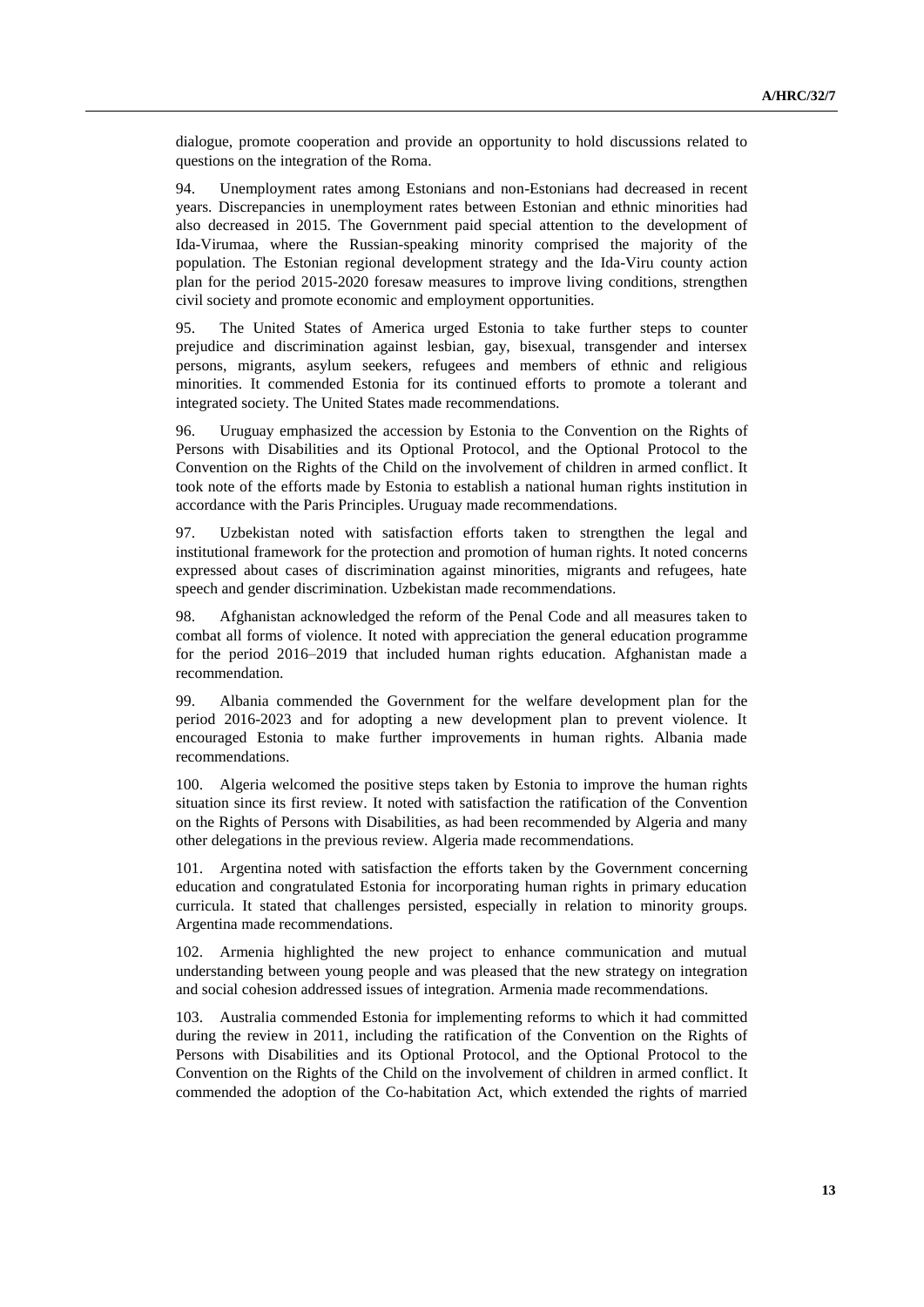couples to unmarried persons, including same-sex couples. Australia made recommendations.

104. Azerbaijan noted that some United Nations treaty bodies had expressed concern about problems related to discrimination, xenophobia and racist attitudes, as well as torture, ill-treatment and excessive use of force. Azerbaijan made recommendations.

105. Bahrain applauded the efforts made by Estonia in implementing recommendations of its first review. However, it remained concerned that there was no amendment to the Criminal Code prohibiting racist organizations and the dissemination of ideas that promote racial supremacy and racial hatred. Bahrain made recommendations.

106. Belarus noted measures taken to improve the situation of minorities. It noted discrimination in education and employment owing to restrictive measures taken to promote the state language. It called on Estonia to eliminate those restrictions. Belarus noted stigmatization of minorities and hate speech by politicians. It made recommendations.

107. Belgium offered congratulations on the adoption of an action plan to implement Security Council resolution 1325 (2000) and the ratification of the Convention on the Rights of Persons with Disabilities and the Optional Protocol to the Convention on the Rights of the Child on the involvement of children in armed conflict. Nevertheless, Belgium underscored efforts still to be made in the area of combating all forms of discrimination and racism. Belgium made recommendations.

108. Botswana applauded efforts by Estonia in the fight against impunity and commended the ratification of the Kampala Amendments to the Rome Statute of the International Criminal Court, and the Optional Protocol to the Convention on the Rights of the Child on the involvement of children in armed conflict. It remained concerned, however, about reports of continued stigmatization of certain national minority groups. It made recommendations.

109. Brazil was concerned about incidents of possible disrespect of the principle of non-refoulement; the electronic communications act, which set the conditions for service providers to provide data to government agencies; and amendments to the Citizenship Law that might not cover children between 15 and 18 years of age. It urged Estonia to ratify the two conventions on statelessness. Brazil made recommendations.

110. Bulgaria noted that since the first review in 2011 Estonia had become party to several international human rights instruments, without making any reservations. It appreciated the creation of the position of the Ombudsman for Children and the establishment of the Gender Equality Council. Bulgaria made recommendations.

111. Burundi noted with satisfaction various measures taken by Estonia to protect gender equality. It commended the adoption of the Child Protection Act and the establishment of the Ombudsman for Children. It noted with appreciation different measures taken to improve the human rights of older persons. Burundi made a recommendation.

112. Canada commended Estonia for the ratification of the Convention on the Rights of Persons with Disabilities. It encouraged the full implementation of the Registered Partnership Act. It noted the passage of amendments to the Citizenship Act that granted citizenship to children 15 years old and younger born to stateless parents and simplified language requirements for older persons. Canada made recommendations.

113. Chile underscored efforts by Estonia to reinforce its legal and institutional framework and adopt national human rights programmes such as a national plan to prevent violence against women, the Child Protection Act and amendments to the Penal Code to address trafficking in persons. Chile made recommendations.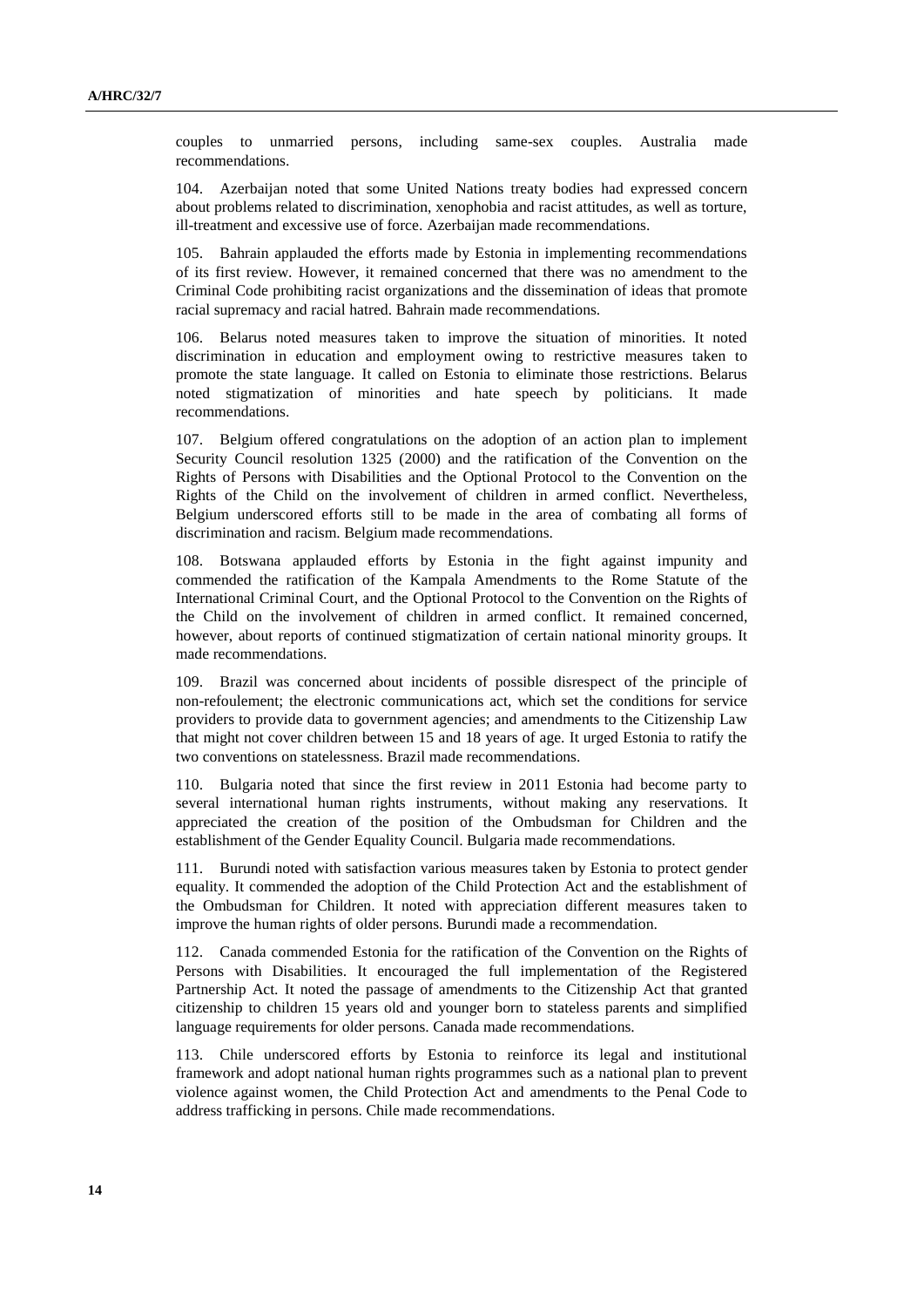114. Malaysia noted the adoption of the Child Protection Act and a plan for the period 2015-2010 on preventing violence, and the creation of the Ombudsman for Children. It noted that its recommendations of the first review had been accepted by Estonia. Malaysia made recommendations.

115. Costa Rica highlighted the incorporation of human rights education in the curriculum and appreciated efforts to improve legislation to combat torture. It expressed concern at the persistence of gender violence and sexual abuses, as well as the continuing gender pay gap. Costa Rica made recommendations.

116. Croatia commended the adoption of the new Child Protection Act and further strengthening of protection of the rights of the child. It was pleased that Estonia had fulfilled its commitment to enact a new law explicitly prohibiting corporal punishment. Croatia made recommendations.

117. Cuba highlighted the efforts made by Estonia in improving its gender equality indicators and the rights of women. It noted that several United Nations treaty bodies, and regional and non-governmental organizations, had expressed their concerns over continuing economic inequality, high unemployment rates and discrimination in employment affecting ethnic minorities. Cuba made recommendations.

118. The Czech Republic made recommendations.

119. Djibouti applauded the efforts of Estonia to implement recommendations from the first review. It was pleased with the decision to incorporate human rights in the school curriculum. It called upon Estonia to redouble its efforts to promote and protect human rights. Djibouti made recommendations.

120. In conclusion, the delegation expressed its gratitude to all States that had contributed to the discussion during the interactive dialogue. All comments and recommendations would be given due consideration by the Government, and recommendations accepted by Estonia would be thoroughly implemented. The follow-up to the review would become an essential part of the work of national institutions involved in the protection of human rights.

121. The delegation reaffirmed the commitment of Estonia to continue promoting and protecting human rights and stated that the universal periodic review mechanism remained a useful part of that work. As part of the follow-up to the review, Estonia would continue its efforts to become a party to the remaining international human rights instruments, including the International Convention for the Protection of All Persons from Enforced Disappearance, the Council of Europe Convention on Preventing and Combating Violence against Women and Domestic Violence and the Convention against Discrimination in Education. Estonia would adopt and implement a development and action plan in the areas of employment, social protection, inclusion, gender equality and equal opportunities for the period 2016–2023.

# **II. Conclusions and/or recommendations\*\***

122. **The recommendations formulated during the interactive dialogue and listed below have been examined by Estonia and enjoy the support of Estonia:**

122.1 **Sign and ratify the Optional Protocol to the Convention on the Elimination of All Forms of Discrimination against Women (Turkey);**

The conclusions and recommendations have not been edited.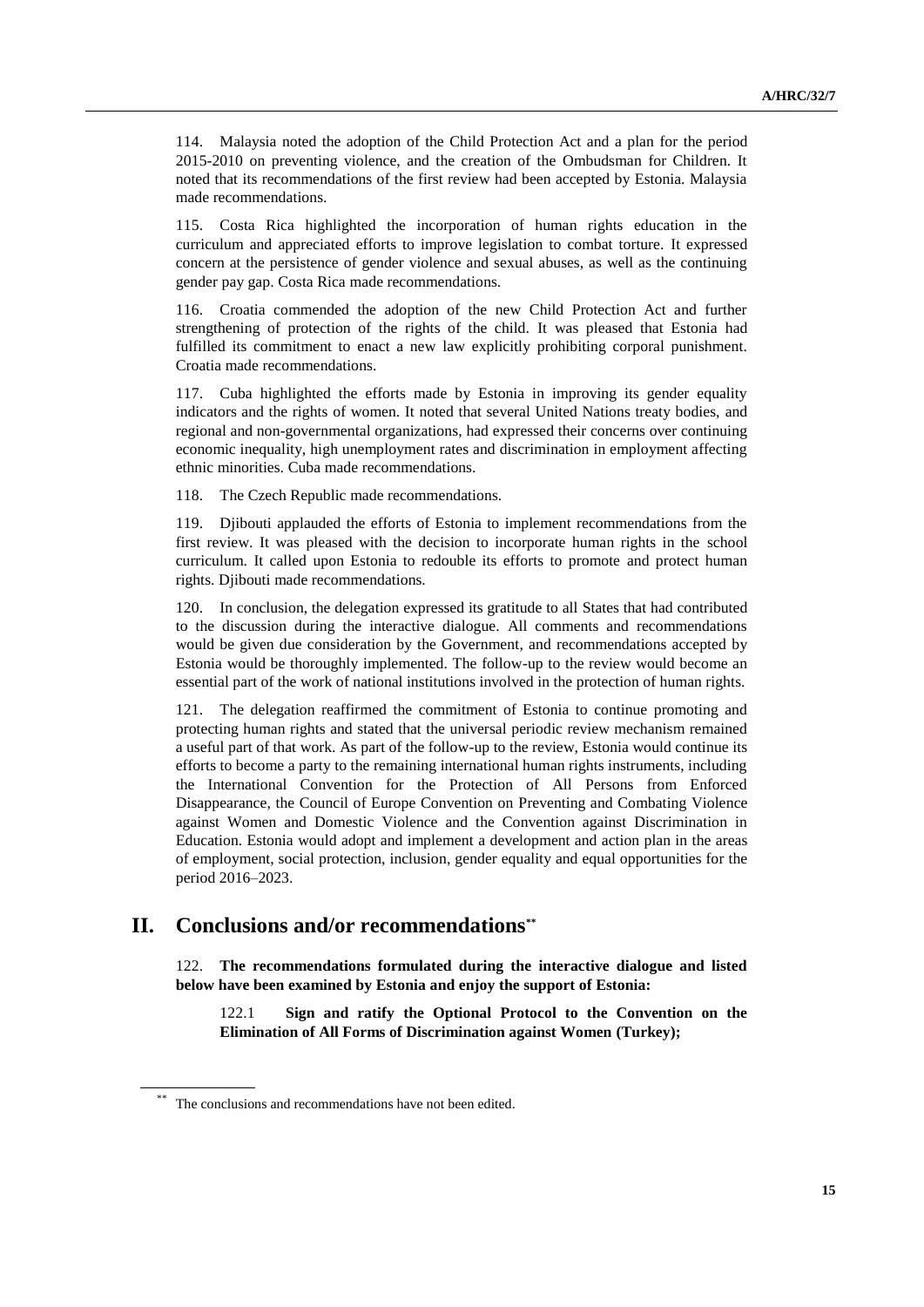122.2 **Step up its efforts to ratify the Optional Protocol to the Convention on the Elimination of All Forms of Discrimination against Women (the former Yugoslav Republic of Macedonia);**

122.3 **Ratify the International Convention for the Protection of All Persons from Enforced Disappearance (Argentina);**

122.4 **Sign and ratify the International Convention for the Protection of All Persons from Enforced Disappearance (Oman);**

122.5 **Take necessary steps to ratify the International Convention for the Protection of All Persons from Enforced Disappearance (Slovakia);**

122.6 **Consider ratifying the International Convention for the Protection of All Persons from Enforced Disappearance (Uruguay);**

122.7 **Ratify the International Convention for the Protection of All Persons from Enforced Disappearance and the Optional Protocol to the Convention on the Elimination of All Forms of Discrimination against Women (Portugal);**

122.8 **Consider ratifying the International Convention for the Protection of All Persons from Enforced Disappearance, the Optional Protocol to the Convention on the Elimination of All Forms of Discrimination against Women and the Convention against Discrimination in Education (Ghana);**

122.9 **Ratify the Convention against Discrimination in Education (Uzbekistan);**

122.10 **Consider ratifying the Convention against Discrimination in Education (Republic of Korea);**

122.11 **Accept and ratify the Convention against Discrimination in Education (Afghanistan);**

122.12 **Prioritize the ratification of the Council of Europe Convention on Preventing and Combating Violence against Women and Domestic Violence and of the Optional Protocol to the Convention on the Elimination of All Forms of Discrimination against Women (Italy);**

122.13 **Ratify the Council of Europe Convention on Preventing and Combating Violence against Women and Domestic Violence (Montenegro);**

122.14 **Complete the ratification process of the Council of Europe's "Istanbul Convention" (Turkey);**

122.15 **Establish a national human rights institution (Iraq) (Algeria);**

122.16 **Establish a national human rights institution compliant with the Paris Principles (Hungary);**

122.17 **Establish a national human rights institution in full compliance with the Paris Principles (Australia);**

122.18 **Establish a national institution for protection of human rights in conformity with the Paris Principles (Burundi);**

122.19 **Establish a national human rights institution in conformity with the Paris Principles (Djibouti);**

122.20 **Establish a national human rights institution in accordance with the Paris Principles (Pakistan) (Poland) (Azerbaijan);**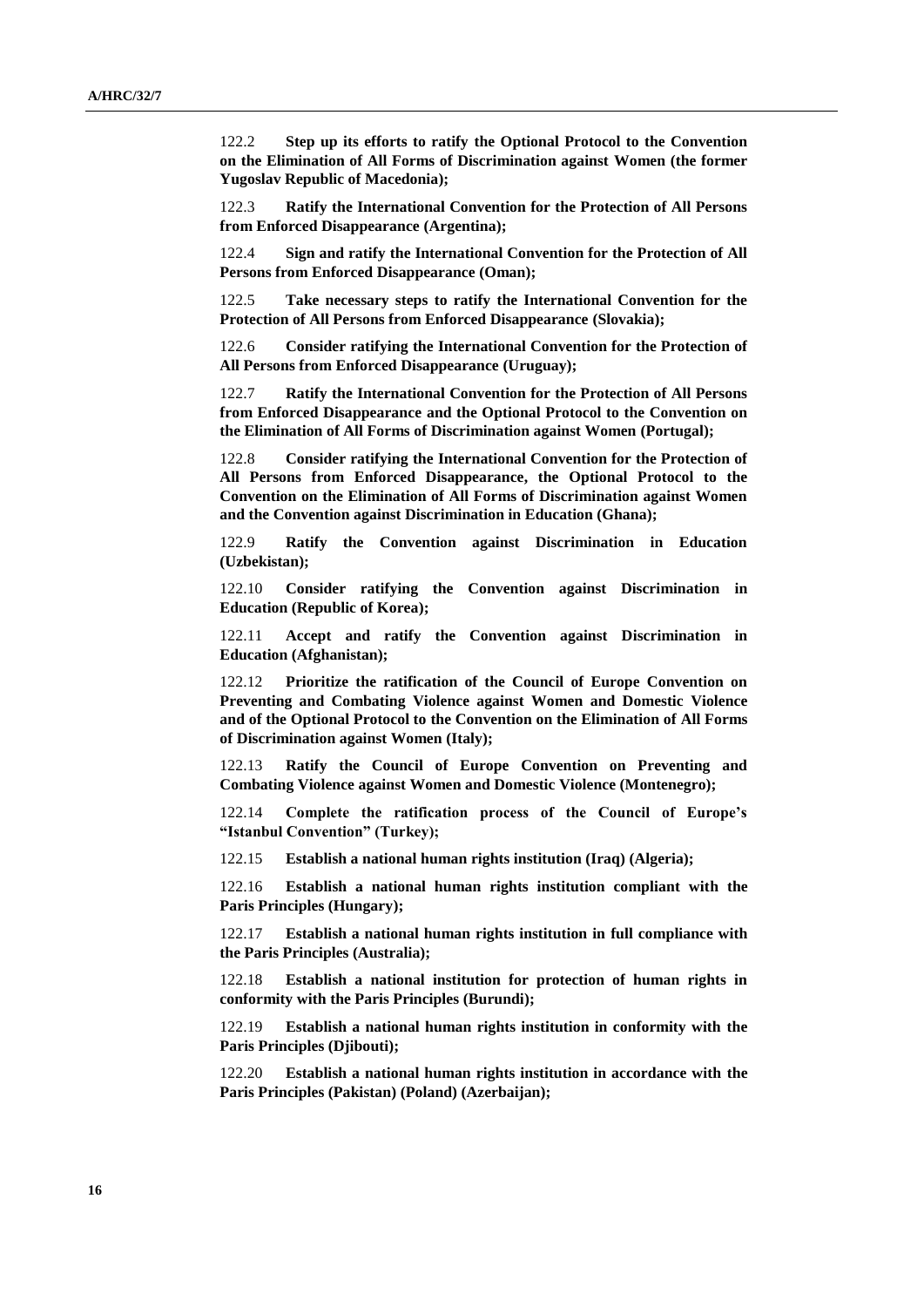122.21 **Establish a national institution for the protection of human rights in accordance with the Paris Principles (Bulgaria) (Portugal);**

122.22 **Establish or designate a national human rights institution compliant with the Paris Principles (Namibia);**

122.23 **Establish a national human rights institution (Oman);**

122.24 **Continue consideration of the establishment of a national human rights institution compliant with the Paris Principles (Georgia);**

122.25 **Consider establishing a national human rights institution in compliance with the Paris Principles (Republic of Korea);**

122.26 **Continue its efforts to establish a national human rights institution, in line with the Paris Principles and with the full participation of civil society (Indonesia);**

122.27 **Continue efforts to create a national human rights institution (Libya);**

122.28 **Establish as soon as possible a national human rights institution in accordance with the Paris Principles (Egypt);**

122.29 **Expedite establishment of a national human rights institution in accordance with Paris Principles (Latvia);**

122.30 **Expedite the process of establishing an independent and effective national human rights institution with a broad human rights mandate, in accordance with the Paris Principles (Ireland);**

122.31 **Take concrete steps towards the establishment of a national human rights institution in accordance with the Paris Principles (Malaysia);**

122.32 **Ensure that the Ombudsman enjoys full autonomy in accordance with the Paris Principle (Nicaragua);**

122.33 **Spare no efforts for the necessary establishment of a national human rights institution (Dominican Republic);**

122.34 **Accelerate the creation of a completely independent and sufficiently funded body with the capacity to defend human rights in Estonia, such as a national human rights institution (Costa Rica);**

122.35 **Further raise public awareness about the content of the new legislation and profile of the Ombudsman, in cooperation with NGOs, and in the education system raise awareness of children's rights, especially in cases of abuse and children's participation in civil and criminal proceedings (Lithuania);**

122.36 **Provide the Gender Equality Commissioner with sufficient resources to enable the institution to fulfil its mandate effectively and independently (Namibia);**

122.37 **Ensure the functioning of the Gender Equality and Equal Treatment Commissioner by providing sufficient resources for this institution (France);**

122.38 **Create an independent mechanism in charge of monitoring the implementation of the Convention on the Rights of Persons with Disabilities (France);**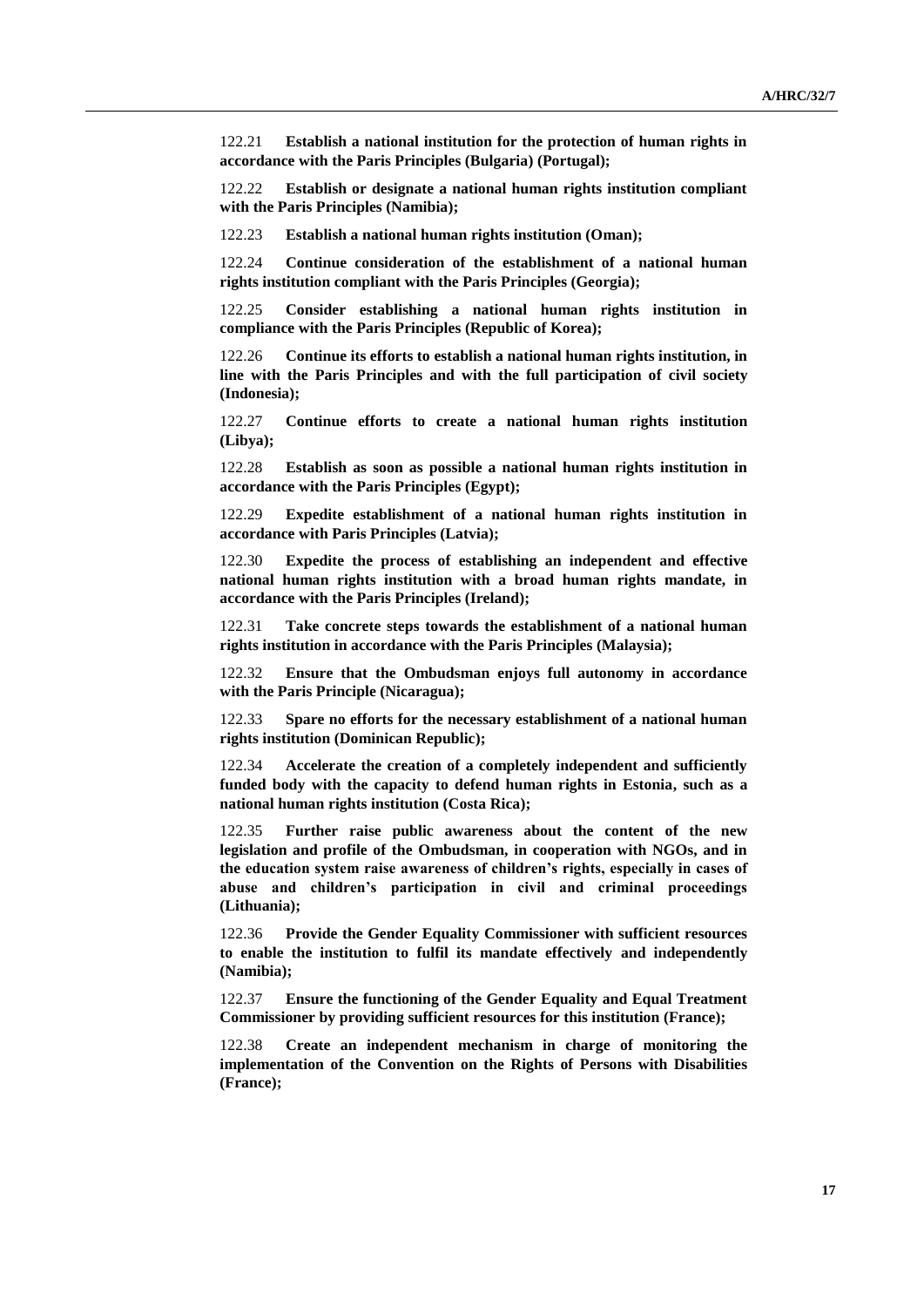122.39 **Continue conducting policy programmes to support the effective implementation of the new Child Protection Act, in particular focusing on prevention and early intervention in cases of child abuse and domestic violence (Finland);**

122.40 **Continue reinforcing its efforts to protect children's rights (Georgia);**

122.41 **Continue to adopt measures in order to ensure the protection of the rights of the child (Romania);**

122.42 **Continue to implement Child Protection Act (Pakistan);**

122.43 **Adopt and fully implement the Welfare and Development Plan 2016-2023, in accordance with the commitment set out in paragraph 143 of its national report (Panama);**

122.44 **Engage civil society in the follow-up implementation process of the universal periodic review recommendations (Poland);**

122.45 **Improve the submission of reports to the treaty bodies and strengthen its capacity-building in this sphere (China);**

122.46 **Continue to adopt measures in order to ensure the creation of a comprehensive anti-discrimination framework (Romania);**

122.47 **Allocate necessary resources to strengthen gender equality (Bahrain);**

122.48 **Operationalize/enforce legal mechanisms on ensuring gender equality (Tajikistan);**

122.49 **Continue efforts made towards the promotion of a culture of gender equality in society through awareness-raising campaigns (Morocco);**

122.50 **Address the gender pay gap for work of equal value (Egypt);**

122.51 **Take further measures aimed at achieving equal remuneration for men and women for the same work (Oman);**

122.52 **Provide more opportunities to women in the labour market (Oman);**

122.53 **Take measures, while fully respecting freedom of expression, to curtail stereotyping of minorities, particularly the Muslim community in the society (Iran (Islamic Republic of));**

122.54 **Adopt measures to restrict the use of stereotypes towards minorities in the media and to promote the use of minority languages in the mass media and the press (Cuba);**

122.55 **Take necessary measures against discrimination based on ethnic and religious origin and language in employment and prosecute such cases (Iran (Islamic Republic of));**

122.56 **Condemn discrimination based on ethnic origin and language in employment and take active measures to prosecute such cases (Slovenia);**

122.57 **Step up efforts to tackle the socioeconomic gap and discrimination on the basis of ethnic origin, race or language, especially with regard to education and employment (Republic of Korea);**

122.58 **Prosecute cases of discrimination based on ethnic origin and language in employment (Iceland);**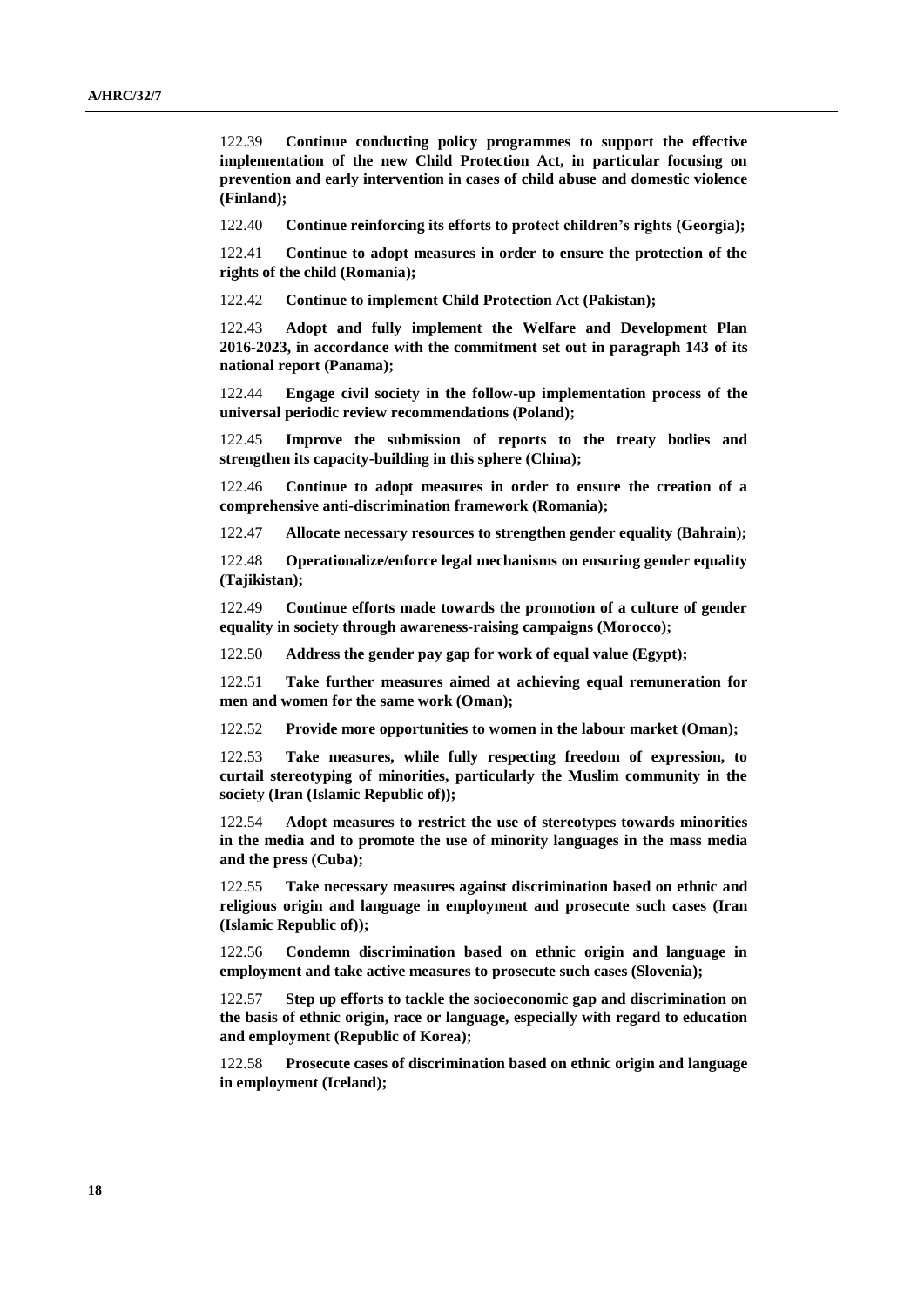122.59 **Promote equal opportunities for ethnic and national minorities, in particular in the area of education, vocational training and employment (Uzbekistan);**

122.60 **Combat discrimination on account of nationality, ethnic or religious affiliation, and sexual orientation or gender identity (United States of America);**

122.61 **Continue efforts on the legislative front to combat incitement to hatred, violence and racial discrimination on the grounds of nationality, ethnicity, language, colour, religion or any other grounds, and address different existing challenges and concerns in this regard (Libya);**

122.62 **Continue legislative efforts to combat public incitement to racial discrimination and particularly against persons speaking other languages (Mexico);**

122.63 **Deepen awareness measures against racial discrimination and xenophobia, particularly by criminalizing behaviors such as incitement to hatred (Argentina);**

122.64 **Strengthen laws prohibiting religious and racial discrimination and criminalizing hate speech and incitement to religious and racial hatred (United Arab Emirates);**

122.65 **Take concrete measures to curb incitement to hatred, violence and discrimination through the enactment of legislation, as well as policies and programmes that promote tolerance and intercultural, interracial and interreligious understanding (Malaysia);**

122.66 **Develop effective measures to eradicate racism and xenophobia, including hate speech (Botswana);**

122.67 **Prevent and combat xenophobic statements and acts targeting migrants, asylum seekers and refugees (Azerbaijan);**

122.68 **Strengthen the Penal Code as an effective instrument in combating hate speech (Norway);**

122.69 **Classify hate speech with racist content and incitement to hatred as crimes punishable under criminal law (Russian Federation);**

122.70 **Enact laws and take appropriate measures in order to criminalize hate speech (Oman);**

122.71 **Pursue "hate speech" offences more vigorously by not only condemning violations but also investigating, prosecuting and punishing violators in a consistent manner (Germany);**

122.72 **Amend the Criminal Code so that it explicitly provides sanctions against organizations propagating racist ideas as well as hate speech (Belgium);**

122.73 **Implement their "Diversity Enriches" programme to promote inclusion, tolerance and integration of people from different backgrounds, nationalities, religions, genders and sexual orientations (United Kingdom of Great Britain and Northern Ireland);**

122.74 **Launch a debate on issues concerning ethnic and cultural diversity aiming at promoting tolerance towards divergent cultural, religious and sexual orientations within the Estonian society (Germany);**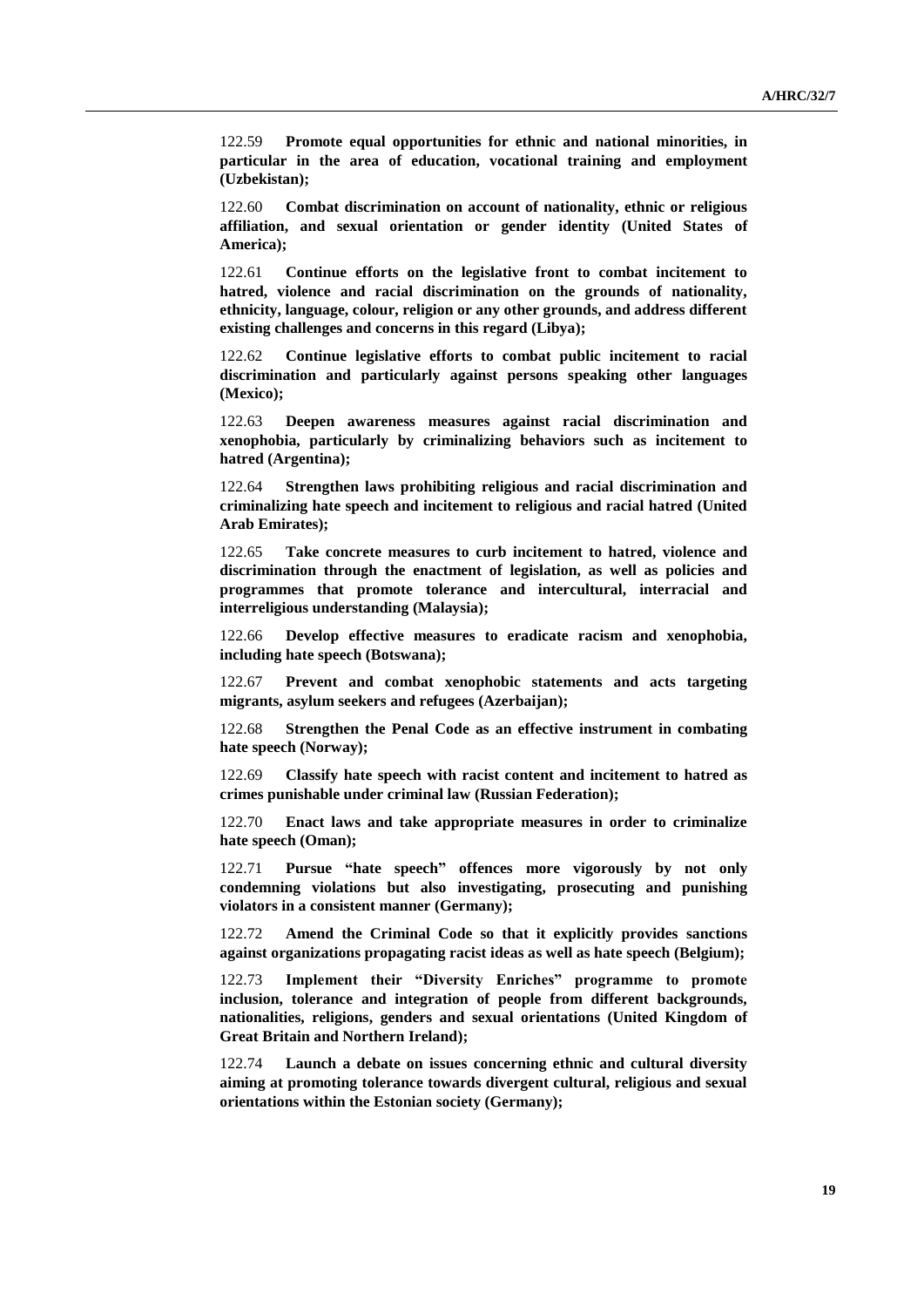122.75 **Take further steps to promote tolerance, cultural diversity and integration in the country and internationally (Armenia);**

122.76 **Establish measures to promote tolerance of ethnic and religious diversity in society (United States of America);**

122.77 **Develop and implement public awareness campaigns and education programmes to promote diversity and inclusion, while combating racism and xenophobia (Canada);**

122.78 **Reform its education and training programmes, including those for the media and security officials, so that these programmes contribute more to the promotion of tolerance among nationalities and ethnic and religious groups (Belgium);**

122.79 **Revise its legislation and legal practice to ensure that sexual orientation and gender identity as motivation for criminal offence are treated as aggravating circumstances (Finland);**

122.80 **Develop and adopt legislation that would recognize explicitly hatred on the basis of sexual orientation and gender identity as a motive and make it an aggravated circumstance in a crime (Bulgaria);**

122.81 **Develop and adopt legislation that would explicitly recognize hatred on the basis of sexual orientation and gender identity as a motive and make it an aggravated circumstance in a crime (Slovenia);**

122.82 **Thoroughly investigate and prosecute all acts of violence against ethnic and racial minorities and vulnerable groups, including lesbian, gay, bisexual, transgender and intersex persons, and enact legislation on hate crimes based on sexual orientation or gender identity (Canada);**

122.83 **Amend the Penal Code to include a definition of torture in conformity with the Convention against Torture and conduct independent and prompt investigation of all claims of torture and ill-treatment (Egypt);**

122.84 **Investigate all allegations of torture, ill-treatment and excessive use of force by law enforcement officials and bring those responsible to justice (Azerbaijan);**

122.85 **Strengthen the Criminal Code and structures established to fight against violence and discrimination against women, in particular the Office of the Gender Equality and Equal Treatment Commissioner (Belgium);**

122.86 **Combat more vigorously the phenomenon of domestic violence, in particular violence against children, including by the introduction of a coherent and clear legislative framework prohibiting corporal punishment (Hungary);**

122.87 **Continue its good efforts to address violence against women and domestic violence, in particular through the ratification of the Council of Europe Convention on Preventing and Combating Violence against Women and Domestic Violence (Latvia);**

122.88 **Continue to prioritize efforts to prevent and tackle violence against women, and work with relevant stakeholders to strengthen the national victim support system (Singapore);**

122.89 **Undertake the necessary legislative measures to criminalize domestic violence (Panama);**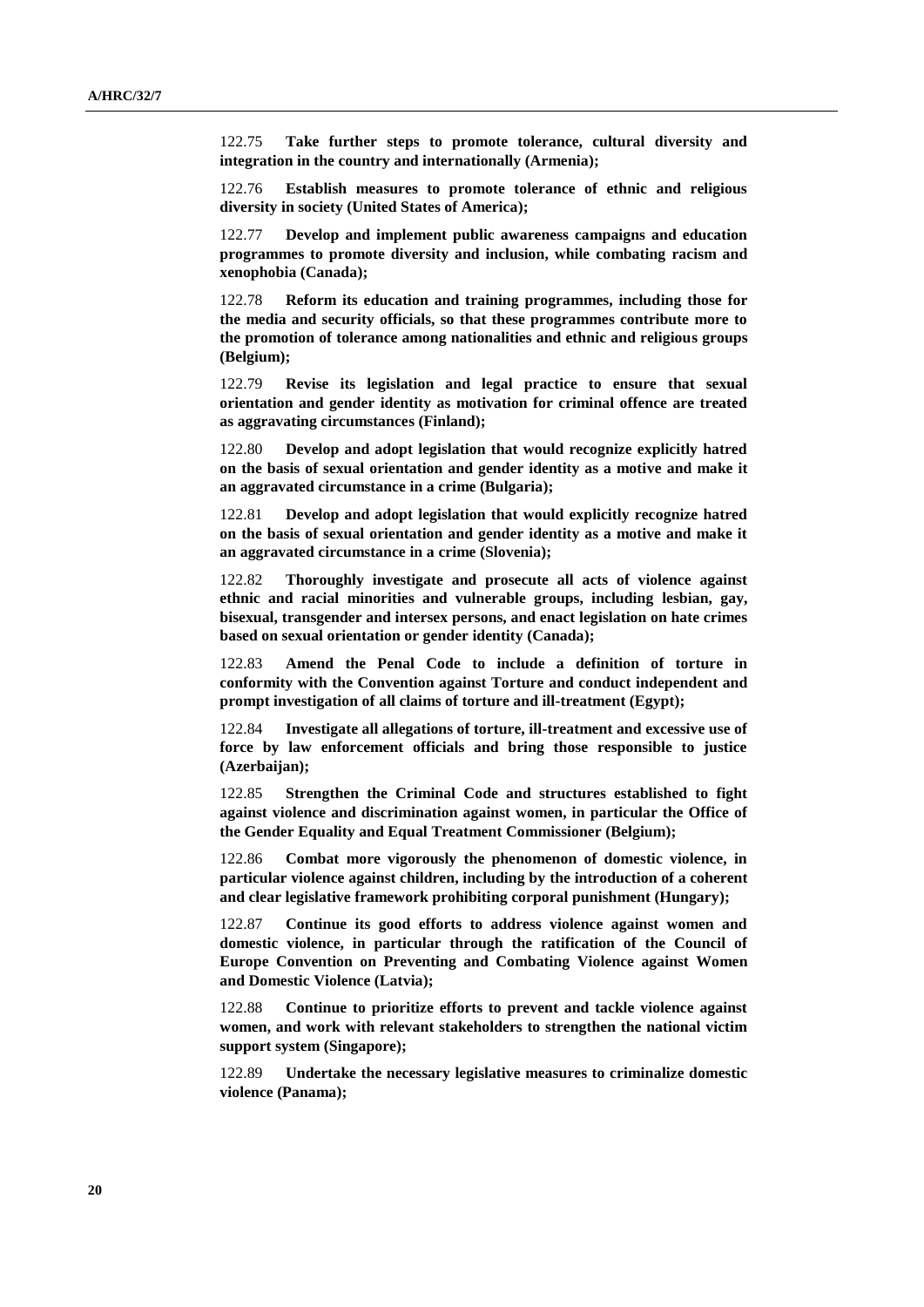122.90 **Strengthen prevention efforts, including through legislative measures aimed against domestic violence and ensure that all professionals working with victims of domestic violence receive regular and comprehensive training (Czech Republic);**

122.91 **Increase efforts to prevent and sanction gender violence and sexual abuse (Costa Rica);**

122.92 **Reinforce mechanisms to detect and investigate cases of domestic violence, train law enforcement officials to deal with such cases and fully implement the provisions of the National Plan for Preventing Violence for the period 2015–2020 (Republic of Moldova);**

122.93 **Adequate financing of the new gender equality institution, promotion of its role through public awareness campaigns, and improvement in data collection on gender equality, domestic violence and violence against women and children (Lithuania);**

122.94 **Further promote large-scale awareness raising campaigns to prevent and combat violence against women and domestic violence (Italy);**

122.95 **Continue public information campaigns to combat domestic violence, and above all violence against women (Mexico);**

122.96 **Take necessary measures to prevent possible cases of corporal punishment against children in the home and in all other settings (Mexico);**

122.97 **Continue with efforts to prevent violence against children at schools and other institutions where children are present, to ensure that children are aware of their right to be protected from all forms of violence and of the assistance provided if they are victims of violence (Croatia);**

122.98 **Reinforce measures to combat human trafficking (Azerbaijan);**

122.99 **Fight against trafficking in human beings (Djibouti);**

122.100 **Take further measures to prevent human trafficking, strengthen the protection of victims and provide them with redress (Serbia);**

122.101 **Take effective measures to prevent and investigate cases of human trafficking for forced prostitution and forced labor (Russian Federation);**

122.102 **Increase efforts to investigate, prosecute and convict trafficking offenders under article 133 of the Penal Code (United States of America);**

122.103 **Take further measures to prevent trafficking in persons in investigating and prosecuting offenders and provide effective support and redress to victims, as well as step up efforts to raise awareness about human trafficking (United Arab Emirates);**

122.104 **Make efforts taken in the field of measures to improve access to justice (Iraq);**

122.105 **Ensure that all persons detained by the police are fully informed of their fundamental rights from the very outset of their deprivation of liberty (Islamic Republic of Iran);**

122.106 **Continue the efforts to reduce overcrowding and take action to improve the general conditions in prisons and detention centres (Sweden);**

122.107 **Continue working to improve detention conditions and to address the problem of overcrowding in prisons (Georgia);**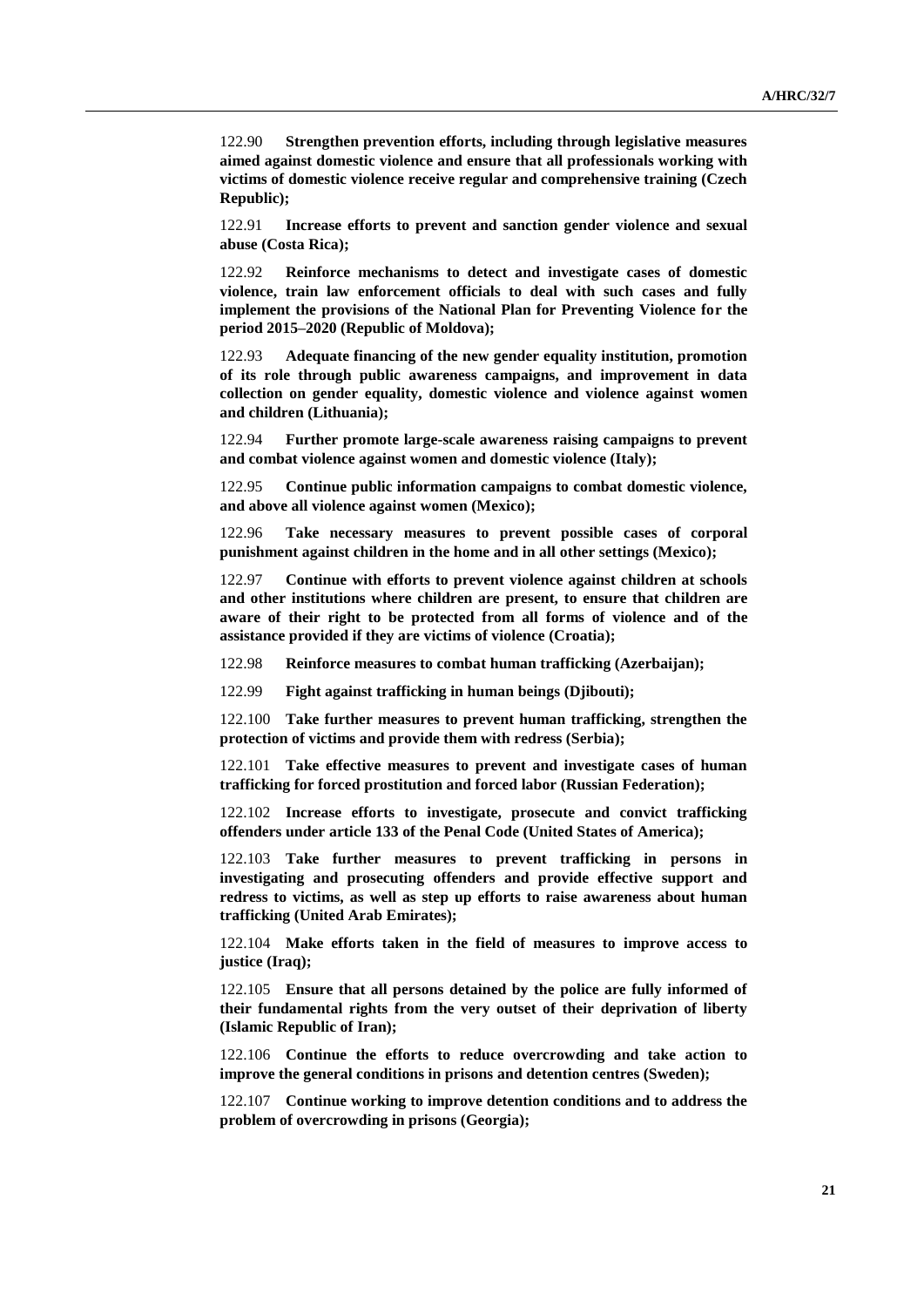122.108 **Redouble its efforts to develop the Welfare Development Plan 2016-2023, with particular emphasis on the protection and promotion of the rights of older persons (Singapore);**

122.109 **Promote access to education, especially for minorities (Dominican Republic);**

122.110 **Continue to work on programmes to motivate and promote education for young people (Nicaragua);**

122.111 **Combat school dropouts and increase the number of students who finish secondary education (Bahrain);**

122.112 **Adopt measures targeted to remedy school dropouts (Djibouti);**

122.113 **Introduce programmes and projects within the concept of human rights education on the prevention of genocide, war crimes and crimes against humanity (Armenia);**

122.114 **Promote the realization of the right of everyone to take part in cultural life, including by ensuring the facilitation of access to cultural goods, particularly for disadvantaged and marginalized individuals and groups (Albania);**

122.115 **Increase the number of measures for persons with disabilities to obtain appropriate jobs (Bahrain);**

122.116 **Prepare, in consultation with persons with disabilities, a national strategy for the promotion and protection of rights of persons with disabilities, in line with the Convention on the Rights of Persons with Disabilities, and strengthen measures protecting persons with disabilities against discrimination, including through strengthening the Equal Treatment Act in this regard (Czech Republic);**

122.117 **Continue efforts in combating discrimination against persons belonging to a Russian-speaking minority (France);**

122.118 **Grant access to quality education for Roma children in mainstream schools (Portugal);**

122.119 **Assess the overall situation of the Roma community and adopt a comprehensive strategy to tackle discrimination and other problems faced by that community (Albania);**

122.120 **Intensify efforts to address the disadvantages faced by minority groups with regard to employment and remuneration based on language proficiency (Norway);**

122.121 **Expand mechanisms aimed at ensuring consultation with people belonging to national minorities and that the representatives of these minorities participate effectively in making decisions that affect them (Cuba);**

122.122 **Continue strengthening the integration programmes of national minorities to ensure their economic, social and cultural rights (Chile);**

122.123 **Continue its efforts in providing migrants and other sectors in vulnerable situations greater access to health, education and other social services, in the face of an increased number of migrants entering Europe (Philippines);**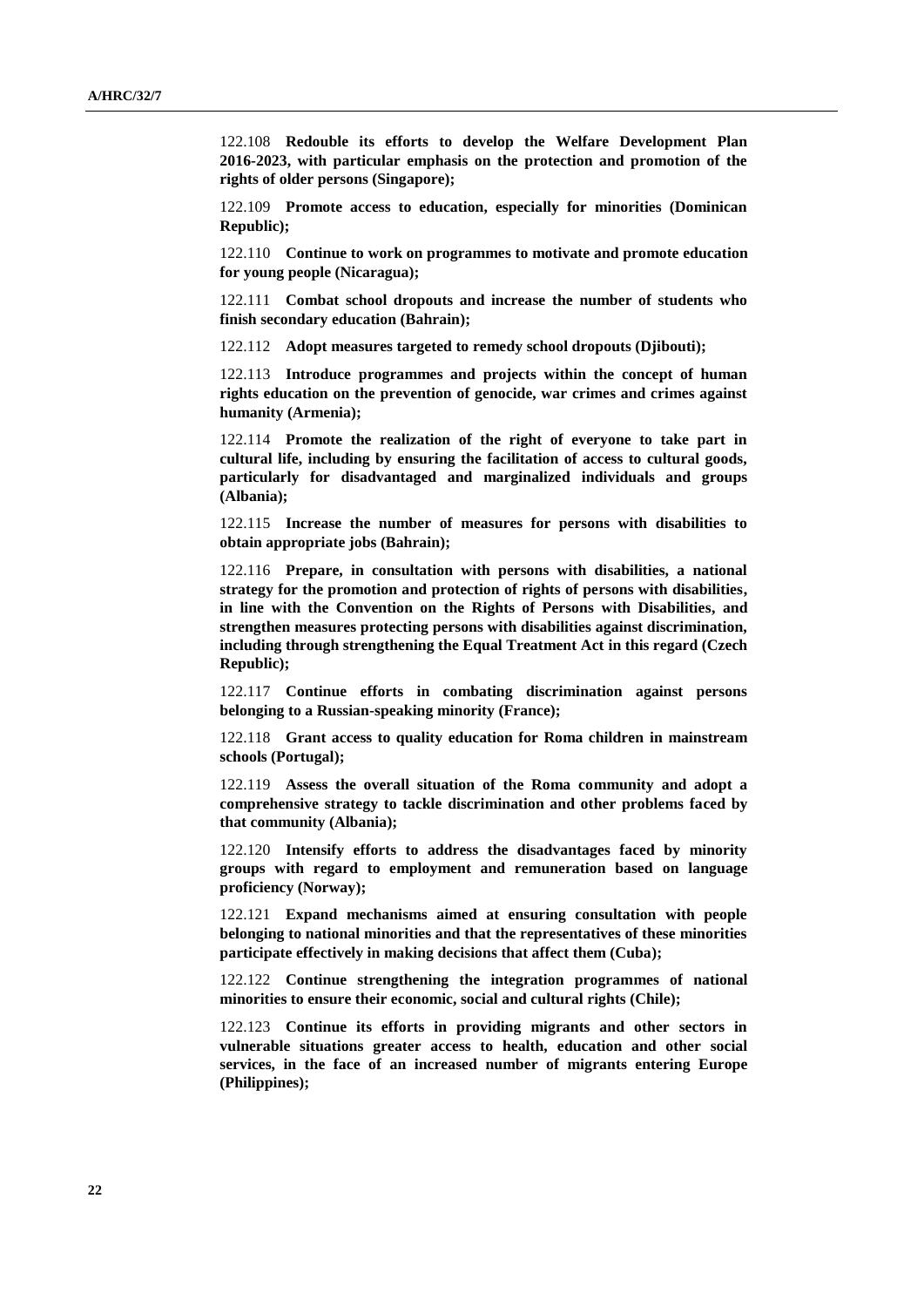122.124 **Work actively to reduce the number of stateless residents in the country (Iceland);**

122.125 **Continue efforts to reduce statelessness and to facilitate access to citizenship for long-term residents in Estonia (Norway);**

122.126 **Further strengthen its norms, in conformity with the provisions of the Refugee Conventions, including procedures for asylum request, non-refoulement and access to legal advice, among others (Chile).**

123. **The following recommendations will be examined by Estonia, which will provide responses in due time, but no later than the thirty-second session of the Human Rights Council in June 2016:**

123.1 **Ratify the Optional Protocol to the Convention on the Rights of the Child on a communications procedure (Montenegro) (France) (Czech Republic) (Portugal);**

123.2 **Consider the ratification of the Optional Protocol to the Convention on the Rights of the Child on a communications procedure (Slovakia);**

123.3 **Ratify the Optional Protocol to the International Covenant on Economic, Social and Cultural Rights (France) (Spain) (Portugal);**

123.4 **Consider ratifying the Optional Protocol to the International Covenant on Economic, Social and Cultural Rights (Ghana);**

123.5 **Ratify without reservations the Optional Protocol to the International Covenant on Economic, Social and Cultural Rights and opt in to the inquiry and inter-State procedures (Bulgaria);**

123.6 **Ratify the International Convention for the Protection of All Persons from Enforced Disappearance and recognize the competence of the Committee on Enforced Disappearances (in accordance with articles 31 and 32 of this instrument) (France);**

123.7 **Ratify the International Convention on the Protection of the Rights of All Migrant Workers and Members of Their Families (Egypt) (Azerbaijan);**

123.8 **Ratify the International Convention on the Protection of the Rights of All Migrant Workers and Members of Their Families , as previously recommended (Algeria);**

123.9 **Sign and ratify the International Convention on the Protection of the Rights of All Migrant Workers and Members of Their Families (Turkey);**

123.10 **Consider the ratification of the International Convention on the Protection of the Rights of All Migrant Workers and Members of Their Families (Indonesia);**

123.11 **Move towards the ratification of the International Convention on the Protection of the Rights of All Migrant Workers and Members of Their Families (Chile);**

123.12 **Consider ratifying the International Convention on the Protection of the Rights of All Migrant Workers and Members of Their Families and International Labour Organization Convention No. 189 (Philippines);**

123.13 **Ratify, among other international instruments, the International Convention on the Protection of the Rights of All Migrant Workers and Members of Their Families, the Convention relating to the Status of Stateless**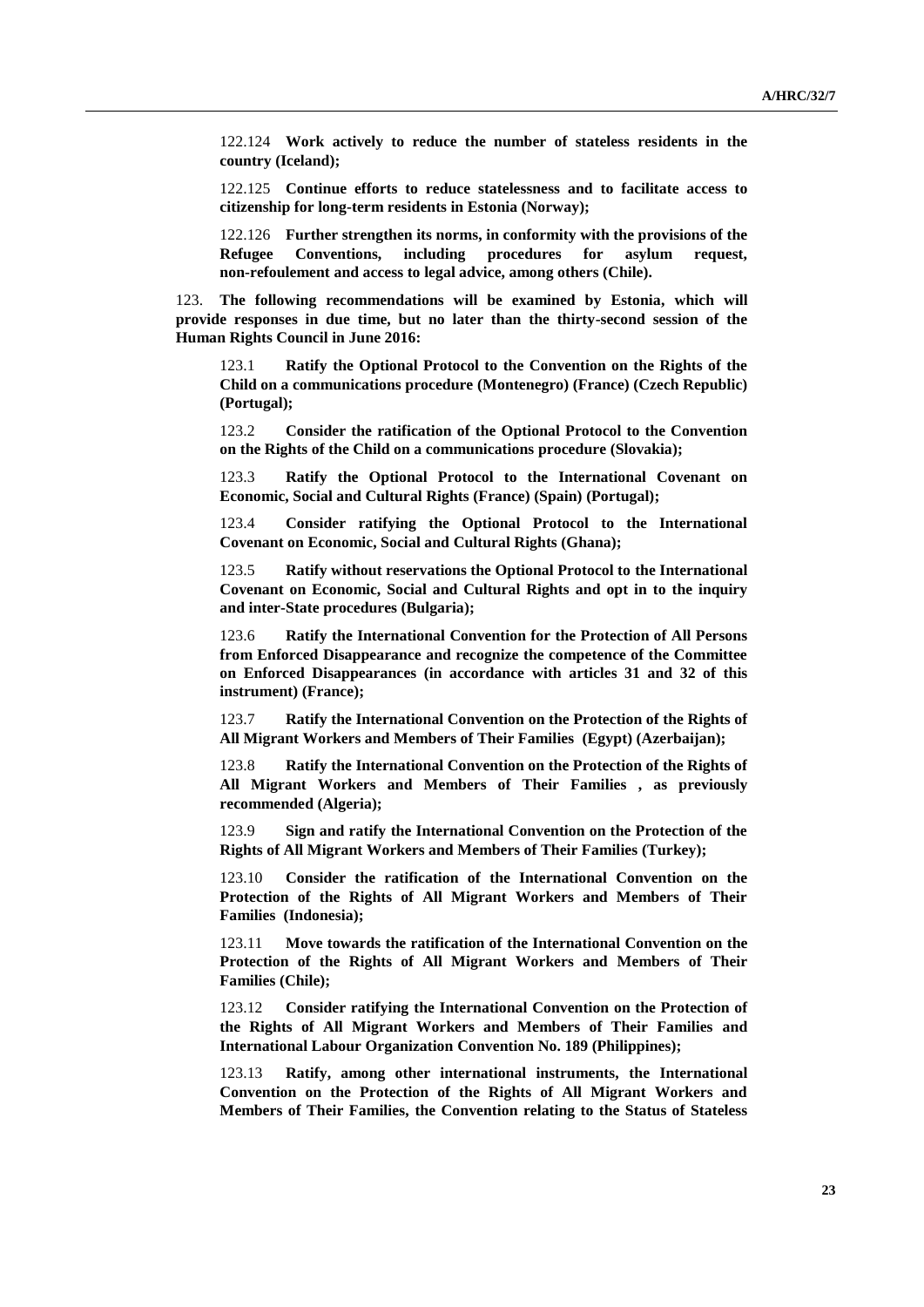**Persons and the Convention on the Reduction of Statelessness, and continue its efforts to legalize the situation of persons with "undetermined nationality", guaranteeing their right to nationality (Ecuador);**

123.14 **Consider ratifying the International Convention on the Protection of the Rights of All Migrant Workers and Members of Their Families (Ghana) (Uruguay);**

123.15 **Consider ratifying the Convention relating to the Status of Stateless Persons of 1954 and the Convention on the Reduction of Statelessness of 1961 (Uruguay);**

123.16 **Accede to the Convention Relating to the Status of Stateless Persons 1954 and the Convention on the Reduction of Statelessness 1961, and ensure that language requirements relating to employment are implemented in a fair and objective manner and that the rights of ethnic and linguistic minorities are actively promoted and protected (Ireland);**

123.17 **Ratify the Convention relating to the Status of Stateless Persons (1954) and the Convention on the Reduction of Statelessness (1961) (Panama) (Australia);**

123.18 **Ratify the 1954 Convention on the Status of Stateless Persons (Spain);**

123.19 **Consider ratifying the 1961 Convention on the Reduction of Statelessness (Croatia);**

123.20 **Continue efforts towards ratification of international conventions (Morocco);**

123.21 **Step up its efforts towards the ratification of other international human rights treaties that it is not yet a state party (Philippines);**

123.22 **Continue efforts for the creation of a national human rights institution, in accordance with international standards, which contributes to the preparation of an action plan on social welfare, ensuring the inclusion and equal opportunities for all the population, with special attention to minorities (Ecuador);**

123.23 **Establish a body (ombudsman, commissioner or the like) as a prominent institution to protect the rights of minorities and immigrants (Germany);**

123.24 **Establish a post of an Ombudsman on the issues of national minorities, as recommended previously (Russian Federation);**

123.25 **Increase the resources allocated to the Gender Equality and Equal Treatment Commissioner as a matter of priority (Norway);**

123.26 **Adopt a national action plan to implement the United Nations Guiding Principles on Business and Human Rights (Netherlands);**

123.27 **Develop National Human Rights Indicators as suggested by OHCHR, as an instrument that allows for a more precise and coherent evaluation of its national human rights policies (Portugal);**

123.28 **Stop discrimination in the area of employment on the grounds of ethnic origin and language and adopt active measures to prosecute such cases in the courts (Russian Federation);**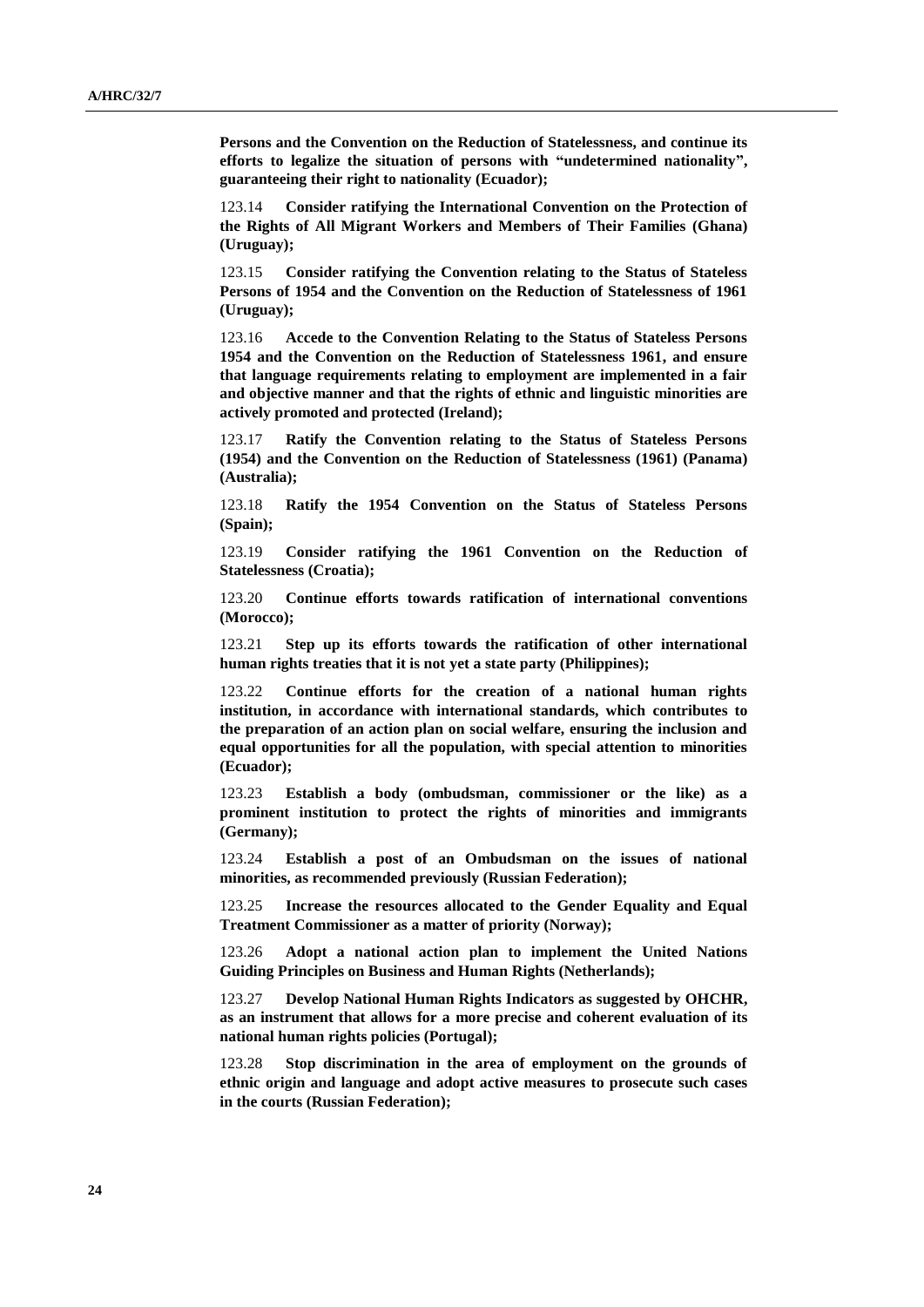123.29 **Support fully to the adoption of the necessary informationeducational measures to promote racial, ethnic and religious tolerance, with the emphasis on those characteristics that are results of natural-historical development (Tajikistan);**

123.30 **Develop a holistic strategy to allow combating racism, racial discrimination, xenophobia and other related forms of intolerance (Panama);**

123.31 **Initiate a comprehensive strategy to address manifestation of racism, xenophobia and Islamophobia, especially in view to preventing xenophobic acts (Turkey);**

123.32 **Ban organizations that encourage and incite racial discrimination (Uzbekistan);**

123.33 **Ban organizations which promote and instigate racial discrimination and hatred (Russian Federation);**

123.34 **Amend the Criminal Code to prohibit racist organizations and establish criminal liability for hate speech with racist content and incitement to hatred (Belarus);**

123.35 **Stop the participation of members of the Estonian armed forces in annual so called remembrance events glorifying the former legionaries of "Waffen SS" and Nazi collaborators (Russian Federation);**

123.36 **Review the discriminatory linguistic policy, including the work of the Language Inspectorates whose targets are mainly teachers of Russian language schools and kindergartens (Russian Federation);**

123.37 **Apply aggravating circumstance in hate-motivated crimes as well as prohibit and criminalize racist organizations, hate speech, incitement to hatred and the dissemination of ideas based on racial superiority and hatred (Egypt);**

123.38 **Legally recognize marriage between persons of the same sex (Spain);**

123.39 **Ensure the necessary legislation is passed to ensure the Registered Partnership Act comes into force (United Kingdom of Great Britain and Northern Ireland);**

123.40 **Adopt the necessary implementation legislation for Registered Partnership Act and ensure its full implementation (Netherlands);**

123.41 **Build on efforts to address all forms of violence against women by enacting specific laws that prohibit domestic and sexual violence, including intimate partner violence, and by investigating all allegations of violence, prosecuting perpetrators, and ensuring victims are protected and have access to medical and legal services (Canada);**

123.42 **Adopt a new law to prohibit trafficking in human beings and increase protection granted to victims (Bahrain);**

123.43 **Respect the right to vote of all inmates (Canada);**

123.44 **Consider additional safeguards for minorities in the criminal justice system, namely to introduce guarantees with respect to the right to use a minority language in all stages of the criminal proceedings (Serbia);**

123.45 **Undertake a review of the communications surveillance laws, policies and practices with a view to upholding the right to privacy in line with international human rights law (Brazil);**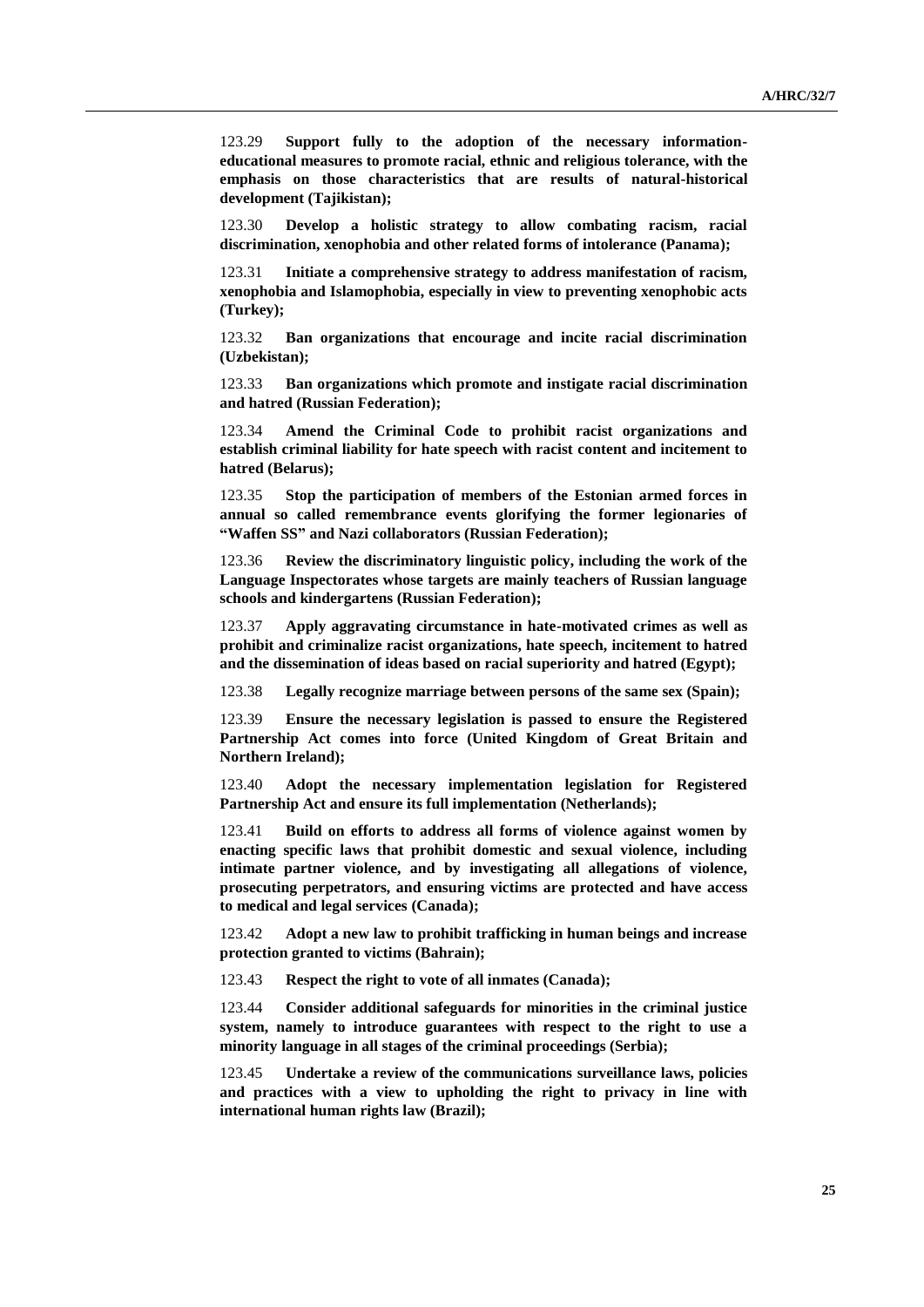123.46 **Provide protection for the family as the natural and fundamental unit of the society (Egypt);**

123.47 **Take measures to ensure full participation of all groups of individuals in the political and public affairs of the country (Botswana);**

123.48 **Continue promoting and implementing its programs of social inclusion to make citizens' participation more active, and in particular the participation of minorities or excluded groups (Nicaragua);**

123.49 **Ensure equal representation of the titular and non-titular communities in local self-government bodies (Russian Federation);**

123.50 **Further guarantee the status and rights of national ethnic and linguistic minorities on the legislative and judicial front as well as in the policy front (China);**

123.51 **Provide the necessary status to languages of minorities and create conditions where minorities do not fear of discrimination (Belarus);**

123.52 **Fulfil its obligations under the International Covenant on Economic, Social and Cultural Rights so that the Russian-speaking linguistic minority fully enjoys the right to equal opportunities in the labour market (Iceland);**

123.53 **Continue improving reforms to legislation on citizenship and nationality, reducing the cost of procedures and by making the language test less demanding to the minimum indispensable (Uruguay);**

123.54 **Confer nationality to all stateless minor children, regardless of age or the condition or nationality of their parents (Spain);**

123.55 **Avoid detaining asylum seekers and ensure all asylum seekers the right to lodge asylum applications at border-crossing points and in transit zones (Brazil).**

124. **All conclusions and/or recommendations contained in the present report reflect the position of the submitting State(s) and/or the State under review. They should not be construed as endorsed by the Working Group as a whole.**